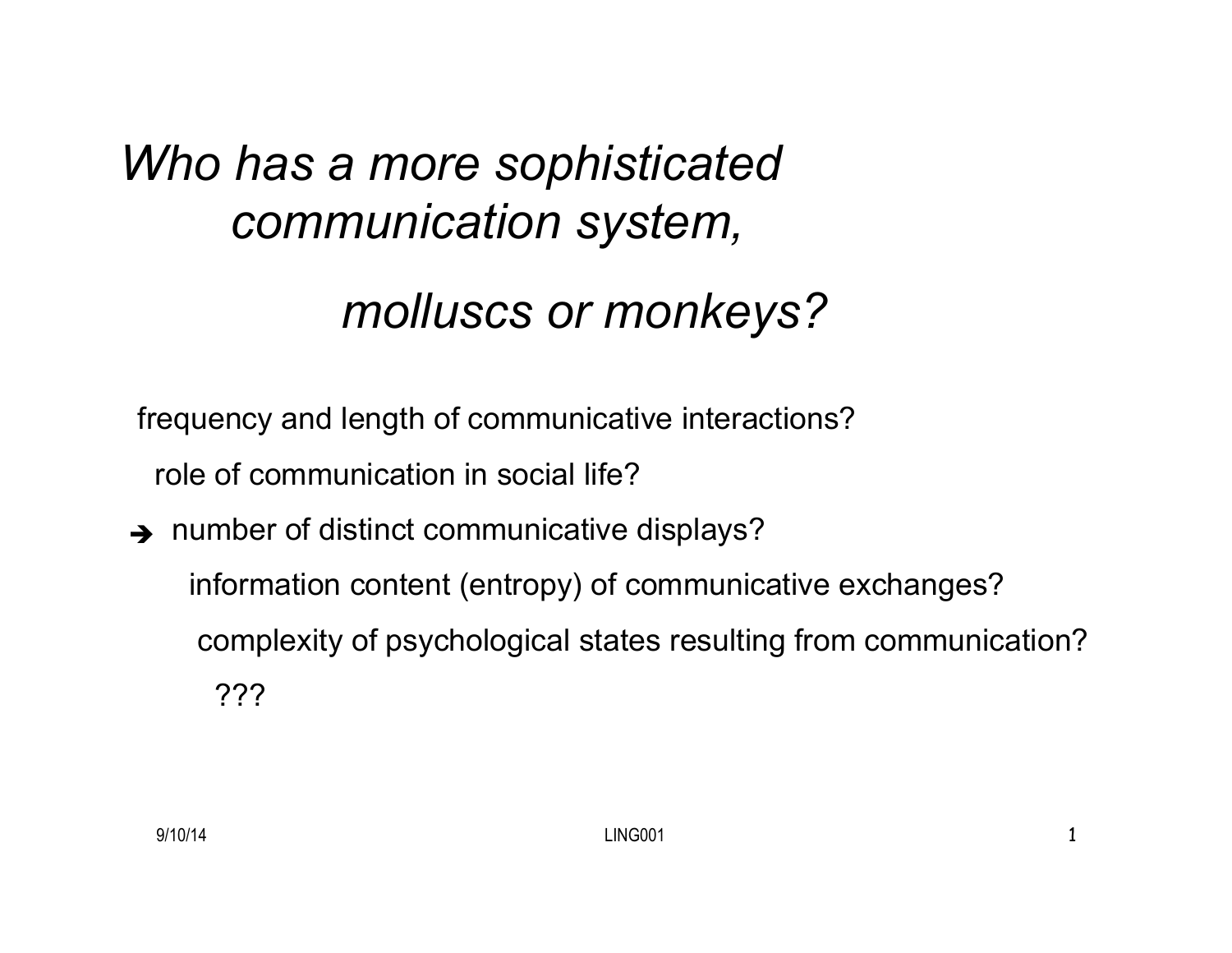### After 450 million years…



Cephelopods: 15-35 distinct displays

#### Non-human primates: 15-35 distinct displays



9/10/14 LING001 2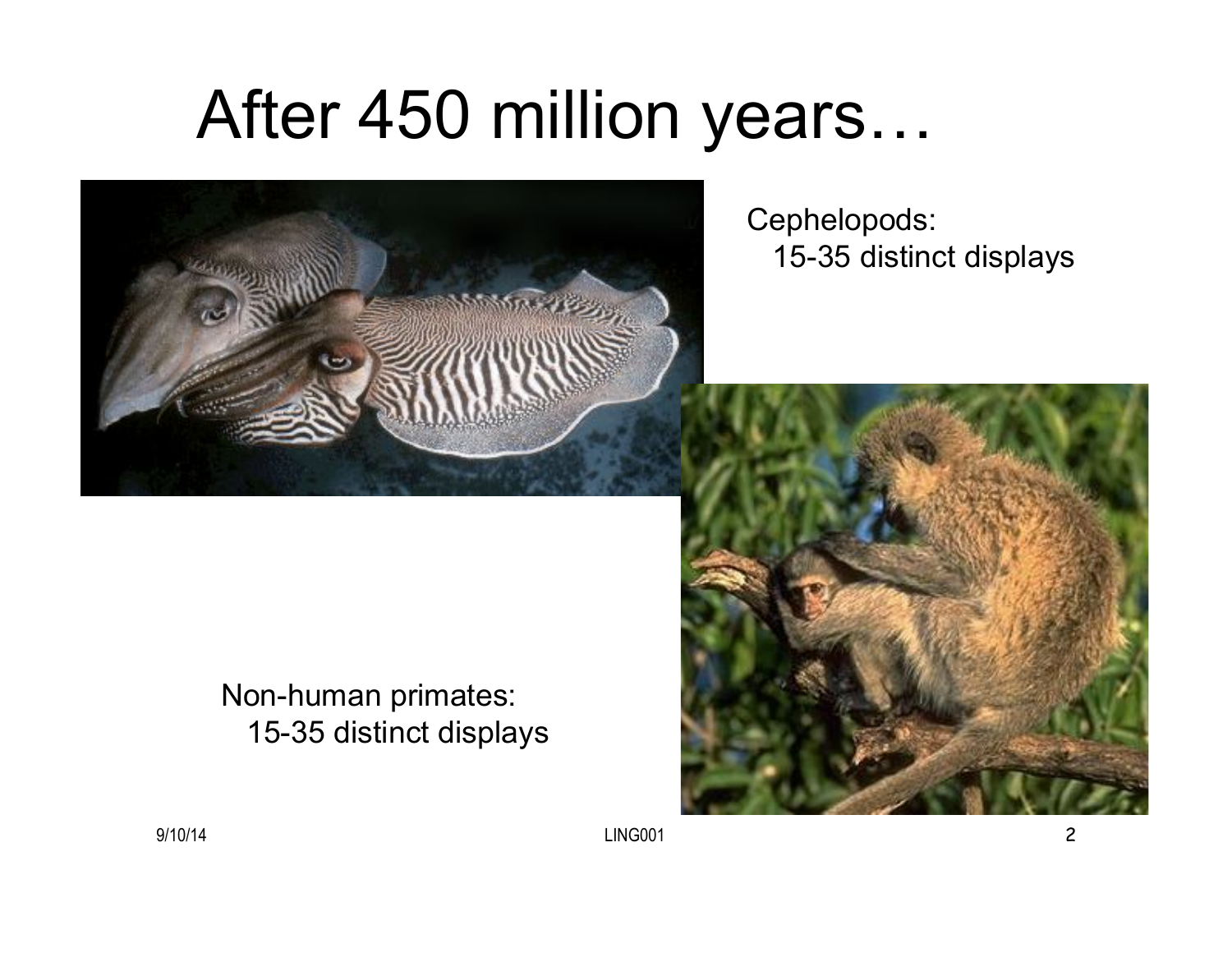#### Primates **are** "more evolved" than molluscs

- More complex bodies and brains
- More complex social structures
- More complex and flexible behavior
- Longer lived
- Better at learning and problem solving
- BUT no real change in "vocabulary size"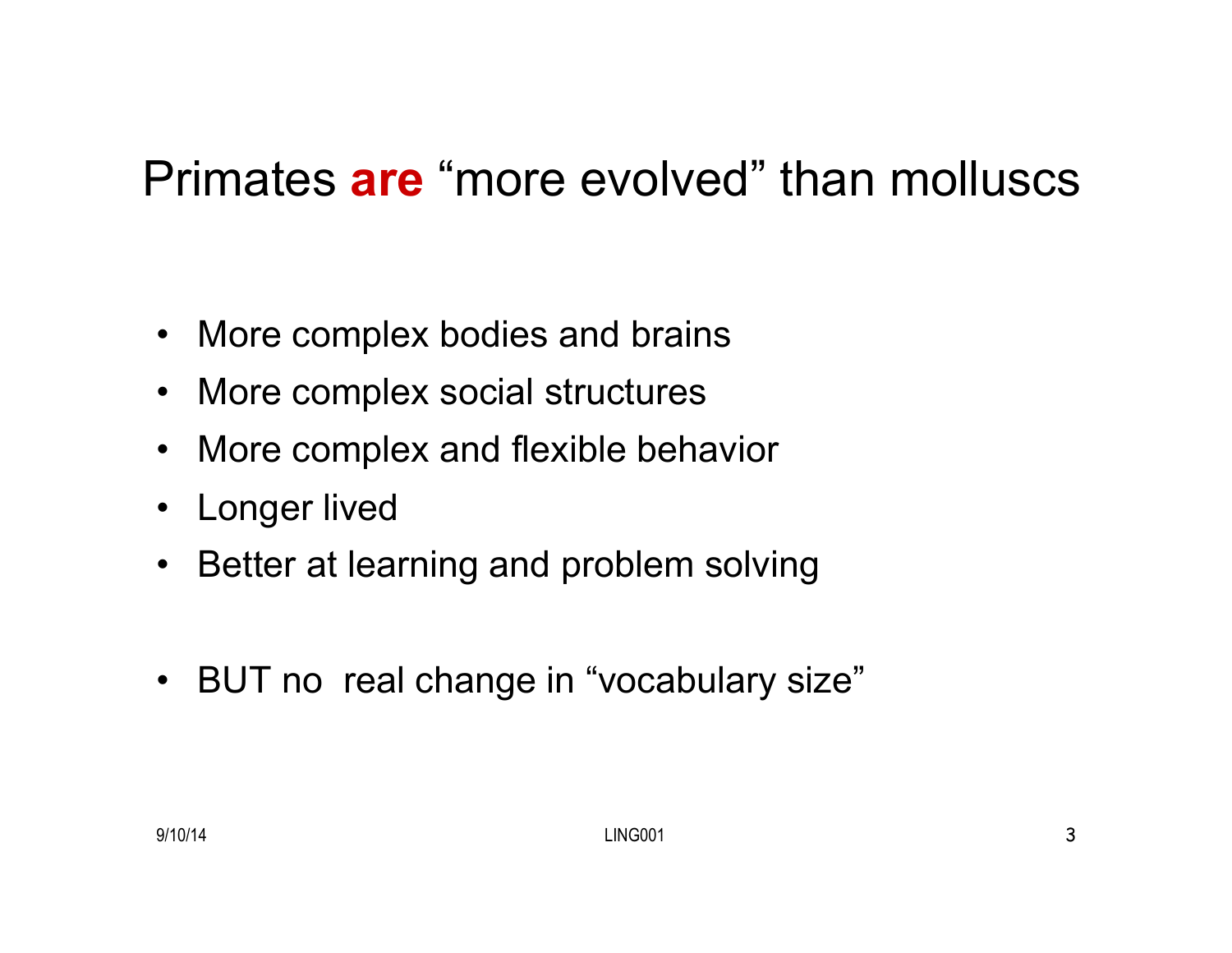### Evolution in action? (it's not just squid and monkeys...)

For most relatively social adult fishes, birds and mammals, the range or repertoire size [of communicative displays] for different species varies from 15 to 35 displays.

-Encyclopedia Britannica, "Animal Communication"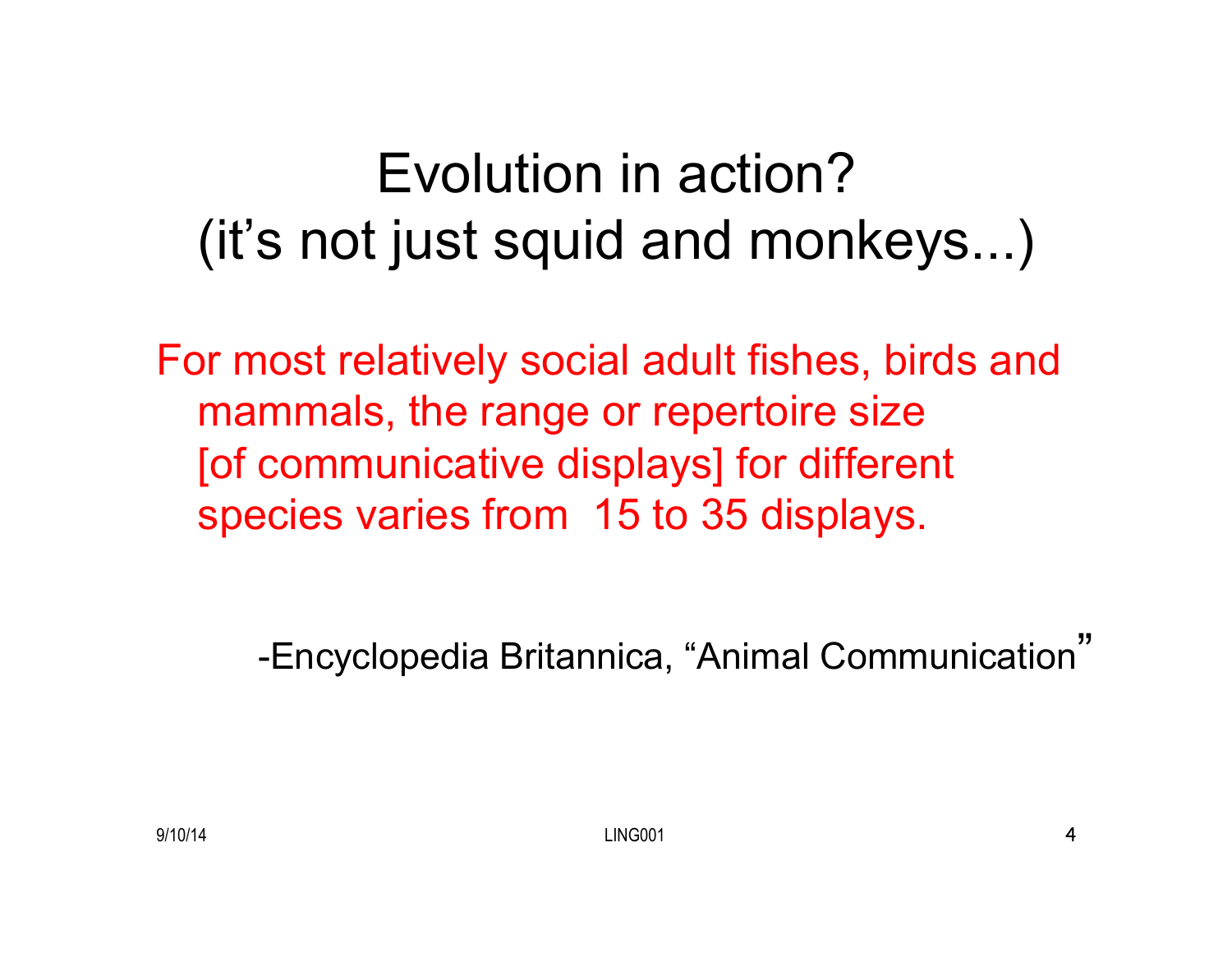# 3 unique things about human language

- Big, discrete vocabulary 10,000-100,000 "words"… or more
- Recursive compositionality making bigger messages by combining smaller ones, more complex meanings by combining simpler ones
- Action to "change others' minds" we know others may have different knowledge and beliefs we communicate to inform, persuade, etc.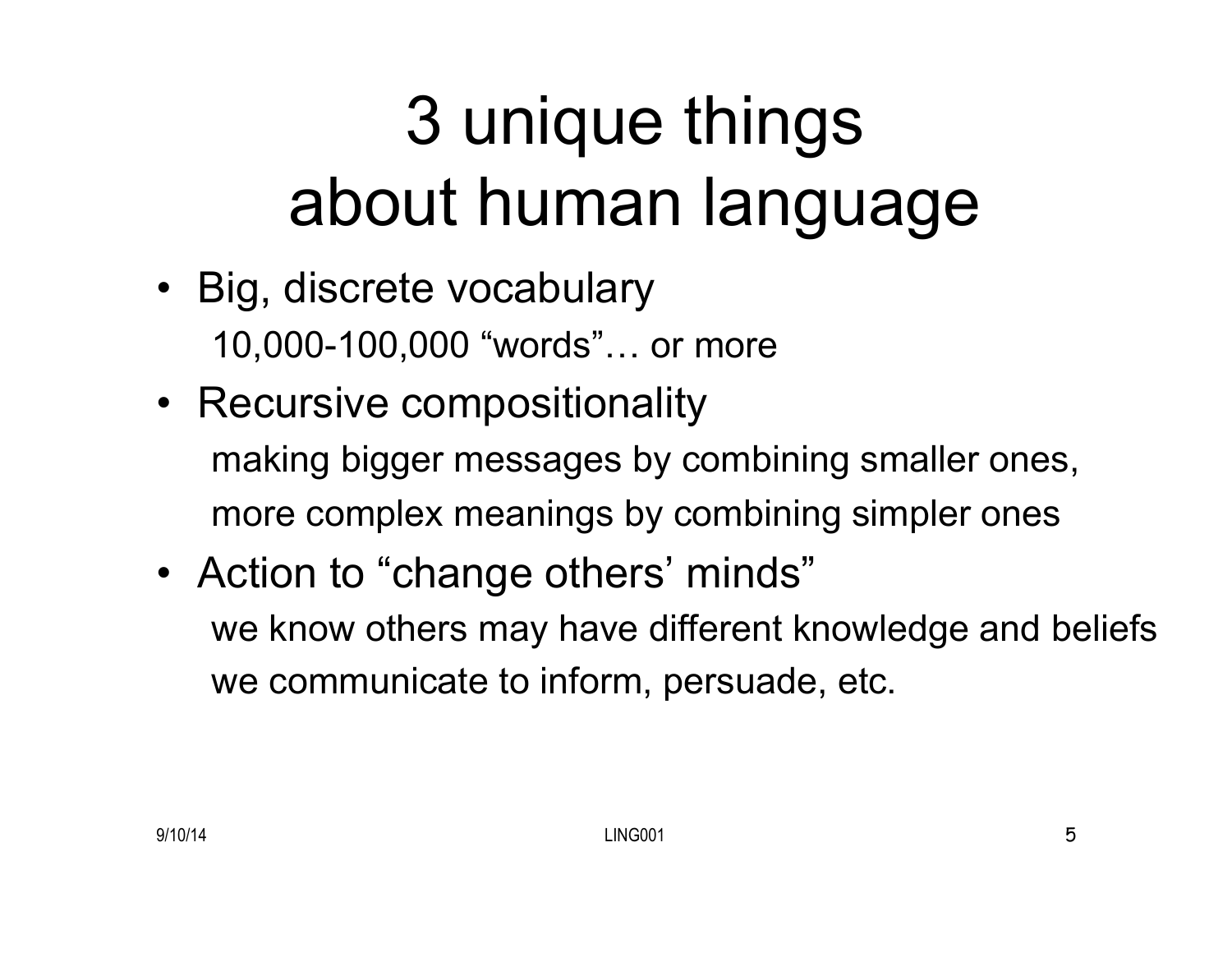# Many other "little" things...

- Displaced reference
- "Doubly digital" vocabulary words are discrete and well individuated words are patterns of digital sound elements ("phonemes")
- Variability in sound system and word meanings constant spontaneous social change -- new dialects adults have trouble adapting -- shibboleths
- Singing/chanting stylization of pitch and time in ratios of small integers
- Various specific formal properties
	- e.g. morphological "blocking"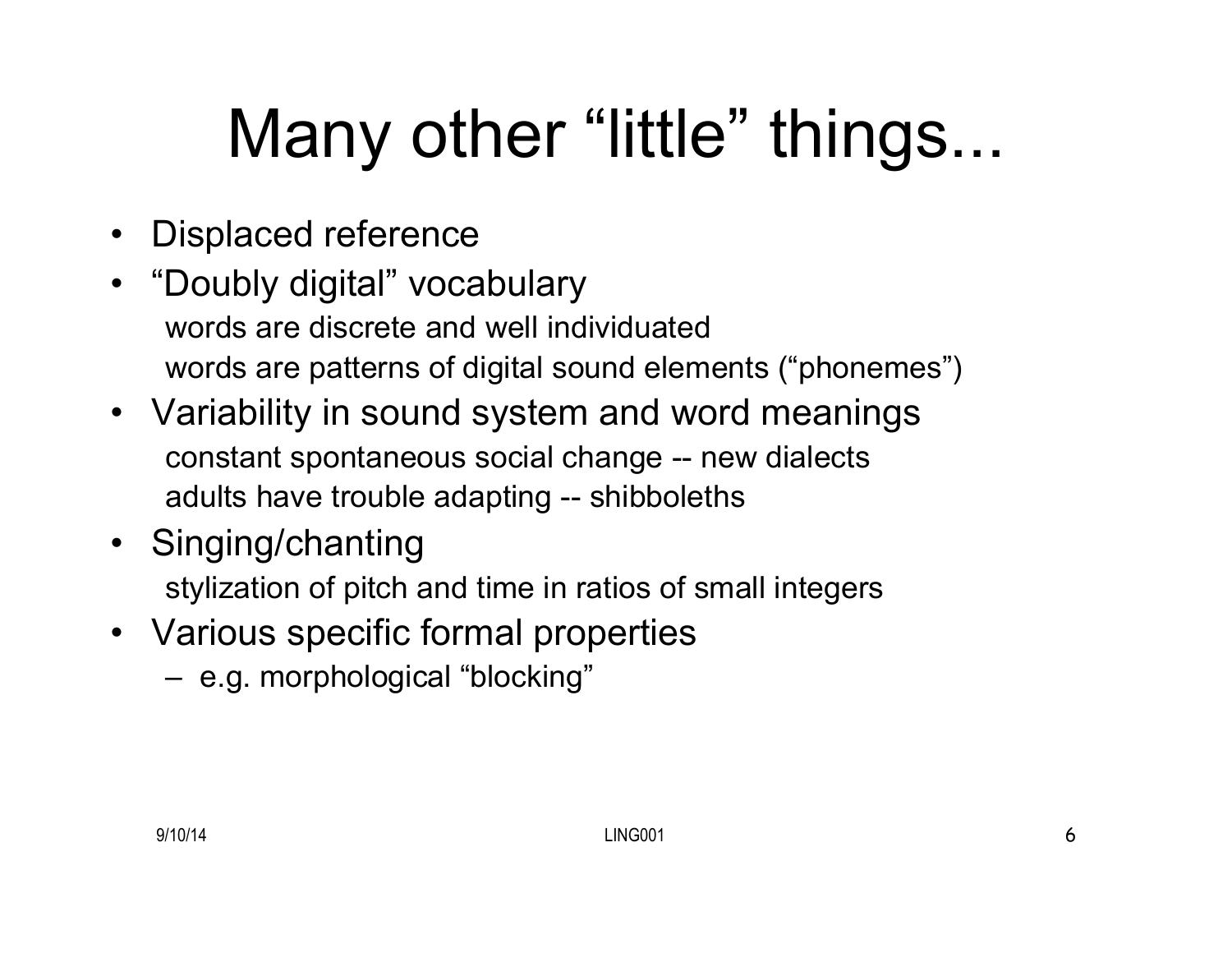### Language is weird

- Quantitatively and qualitatively unique
	- like elephants' trunks
- No similar evolutionary trends in other species
	- other species don't "want" to pick up peanuts with their noses
		- all mammals have flexible noses, some use them as manipulators
		- no general trend to develop anything like trunks
	- other species don't "want" to exchange very complex messages
		- (nearly) all mammals make noises, some use them to communicate
		- no general trend to develop anything like human speech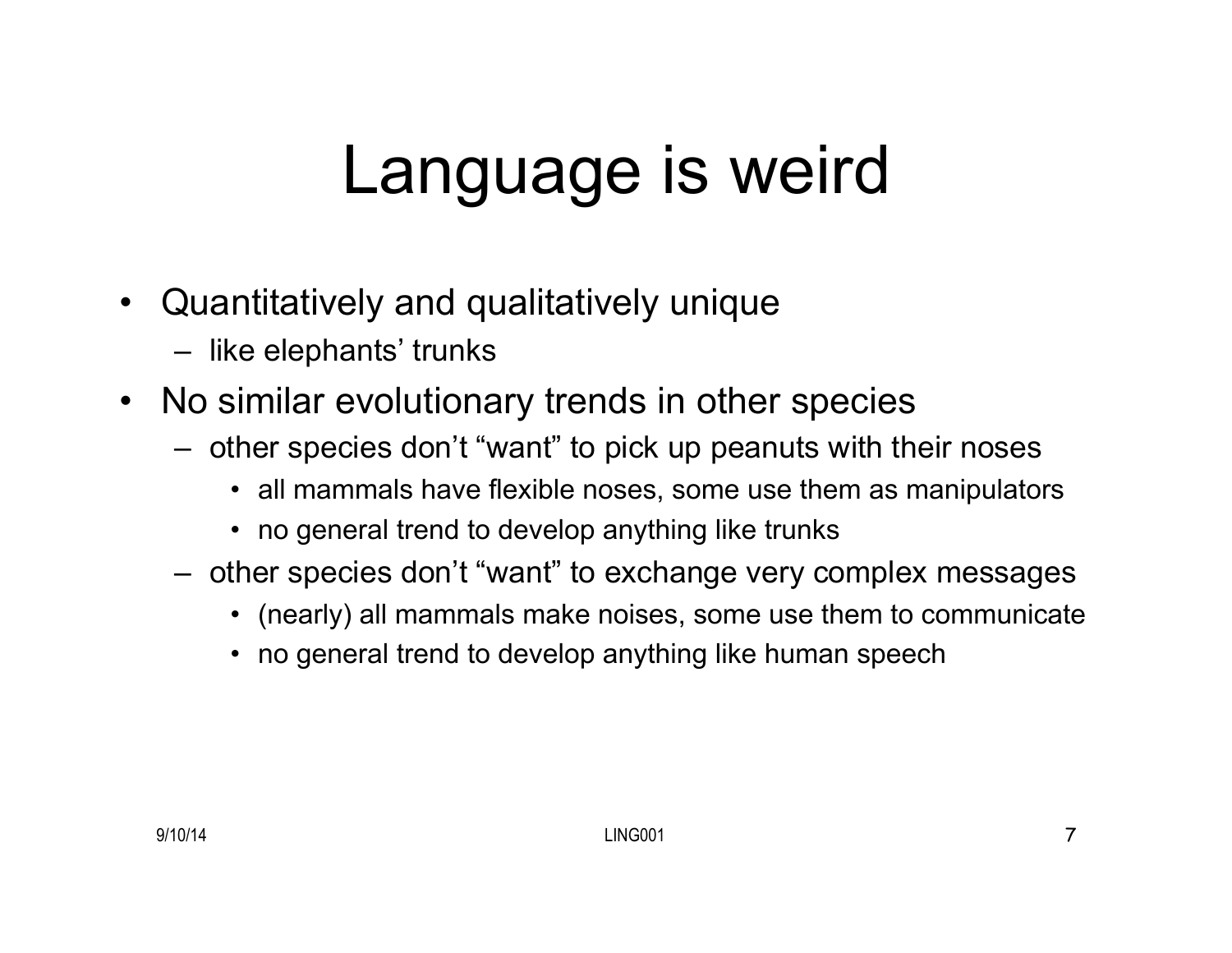# Human linguistic progress?

- No "primitive" languages
	- in terms of sound structure
	- in terms of word structure
	- in terms of sentence structure (?)
- There is variation in linguistic complexity
	- but no clear correlation with social structure or "cultural stage"
	- e.g. simpler versus more complex syllable structures
		- but French & Japanese aren't more "primitive" languages than English
	- maybe civilization leads to more syntax, less morphology?
		- I.e. more sentential embedding, less complex word structure
		- evidence is anecdotal at best
- Vocabulary tends to grow
	- in written languages
	- in languages with old "classic" literature
	- in languages with a large population in diverse occupations
	- … but vocabulary is easy to gain or lose -- for homo sapiens…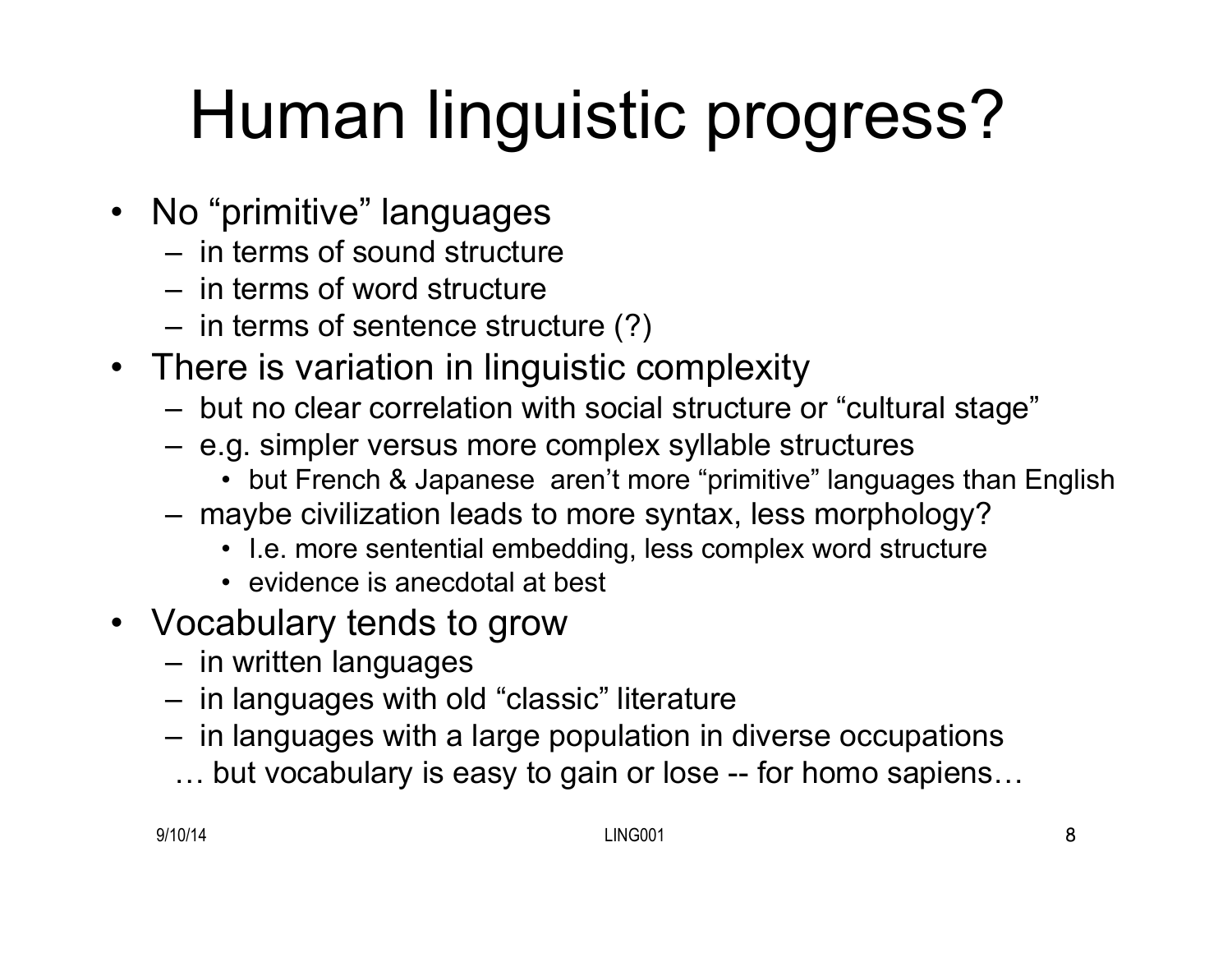#### Spontaneous communication among non-human primates is:

- limited to a small repertoire of signals
- whose categories are built in
	- meanings change a bit according to the environment
- reference is immediate, not displaced
- "theory of mind" abilities are nonexistent
	- or at best very limited
- just like "lower" animals
	- including some invertebrates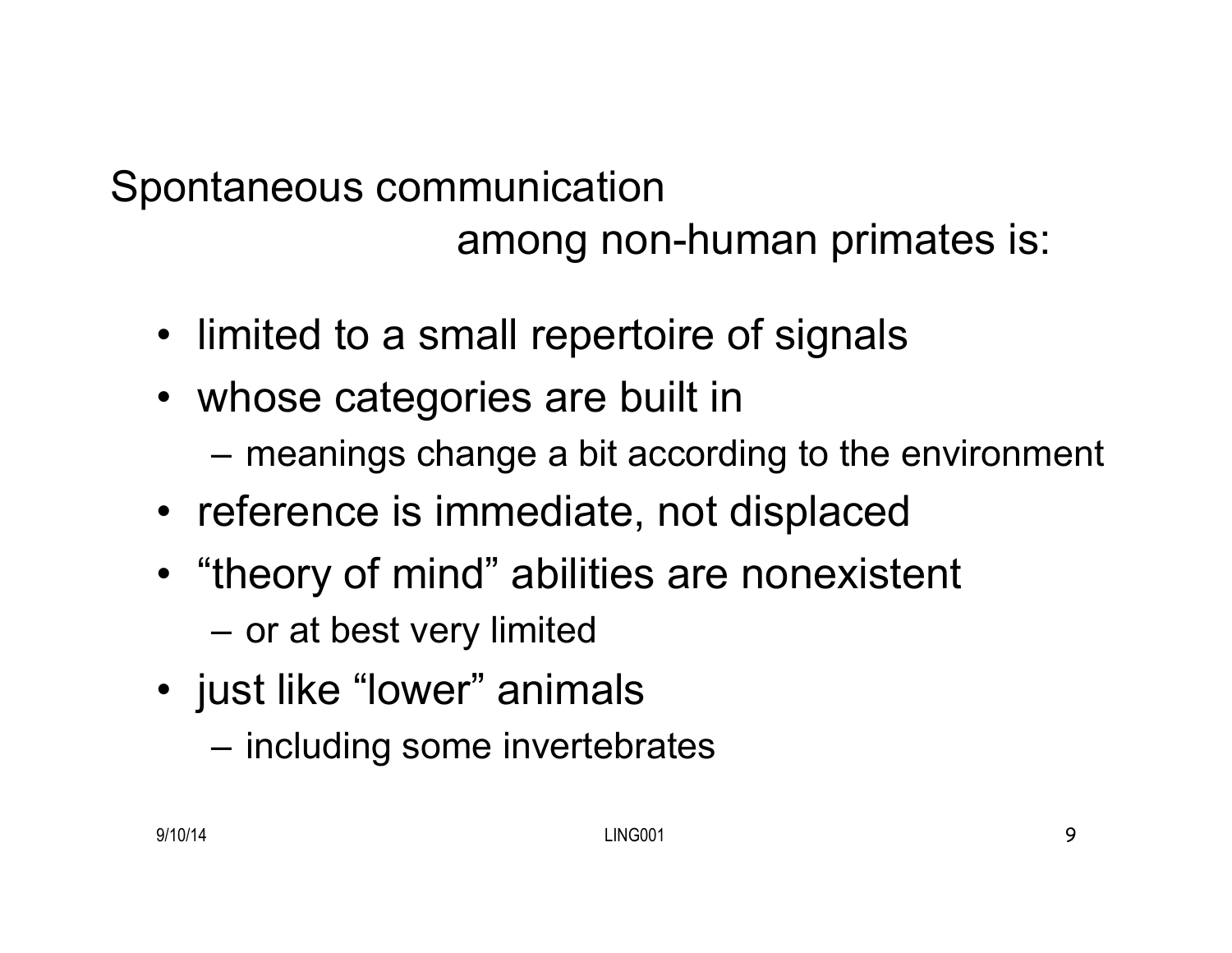## With training…

many creatures can be taught to makes sounds or gestures when they see a "referent" or when they want something.

It's even easier for them to learn to associate particular sounds, gestures or icons with (types of) objects.

This can look a lot like human speech communication:

- but such abilities make it all the stranger
- that other speech-like communication systems haven't evolved.

Relationship of this kind of operant conditioning to human linguistic behavior is controversial

(more on this later in the course…)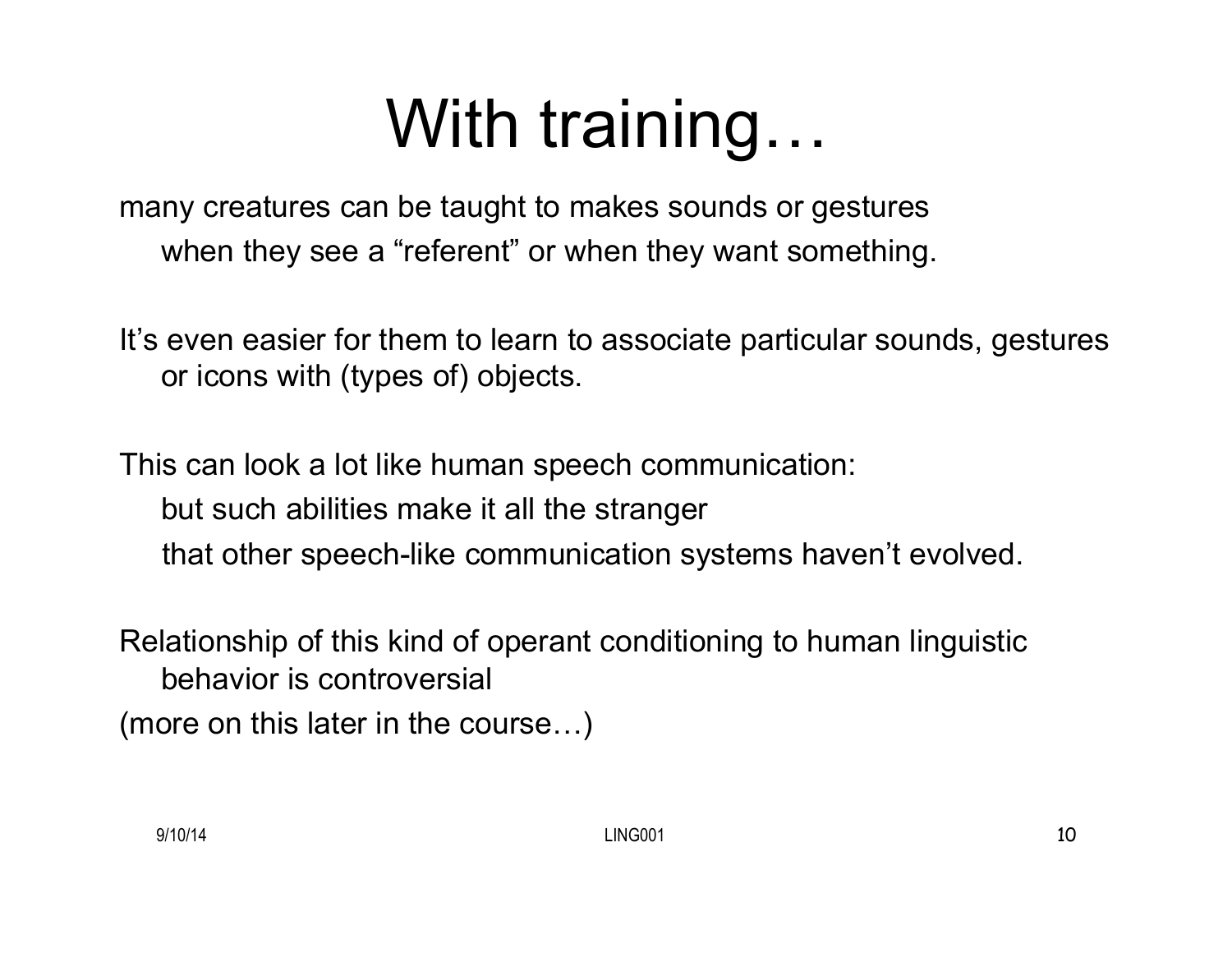### Communication: "*theory of mind*"

 To attribute beliefs, knowledge and emotions to both oneself and others is to have what Premack and Woodruff (1978) term a *theory of mind*. A theory of mind is a theory because, unlike behavior, mental states are not directly observable

[. . .]

[E]ven without a theory of mind, monkeys are skilled social strategists. It is not essential to attribute thoughts to others to recognize that other animals have social relationships or to predict what other individuals will do and with whom they will do it. Moreover, it is clearly possible to deceive, inform, and convey information to others without attributing mental states to them.

[. . .]

However, the moment that an individual becomes capable of recognizing that her companions have beliefs, and that these beliefs may be different from her own, she becomes capable of immensely more flexible and adaptive behavior.

Cheney and Seyfarth, *How monkeys see the world*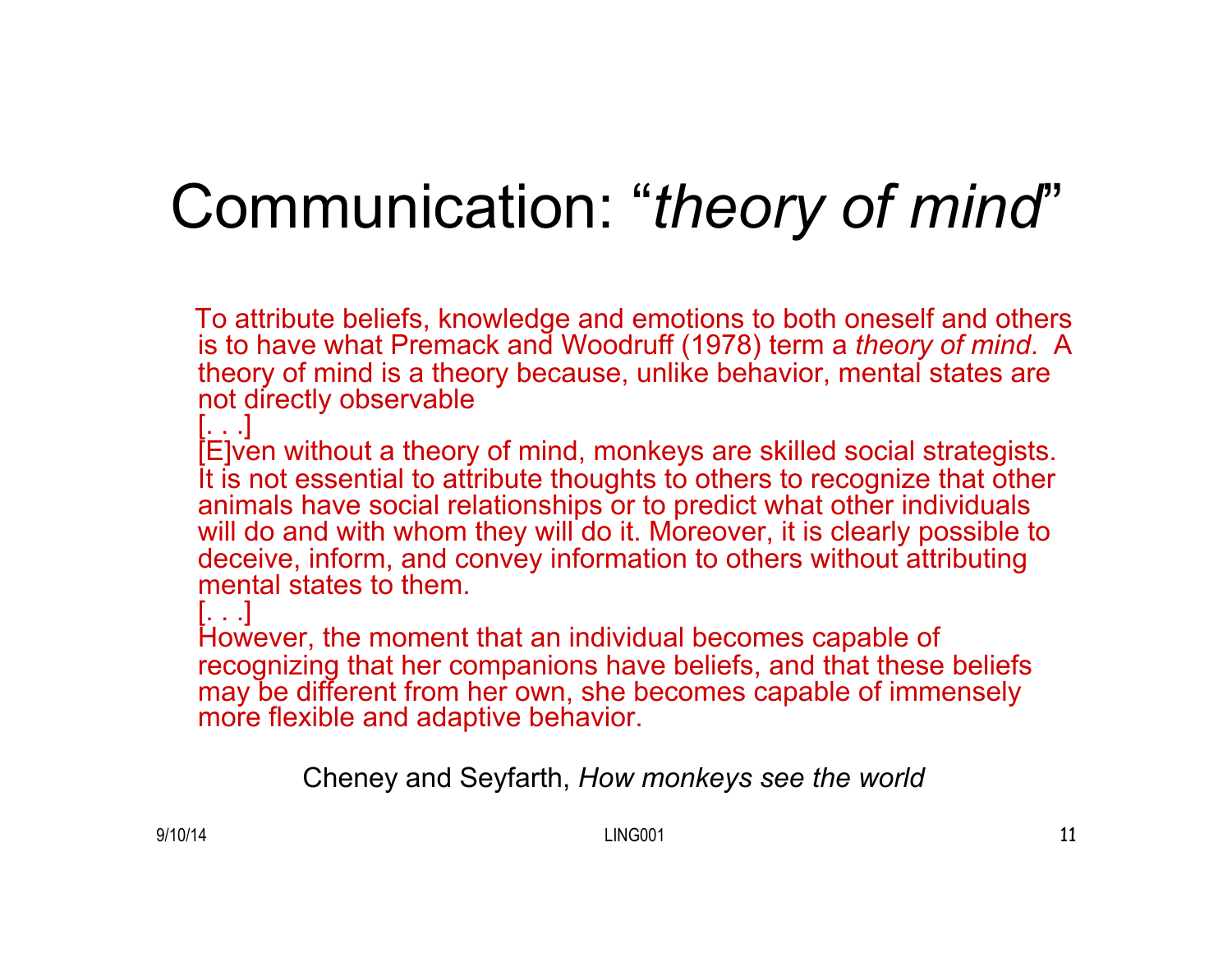## Animals' theory of mind?

- Gaze following
- Attention-getting behavior
- Cooperative action
- Deception, empathy, grudging, reconciliation, etc. …
- Argument by analogy: "when we do X, we attribute knowledge and beliefs to others, so when animals do X, they make similar attributions"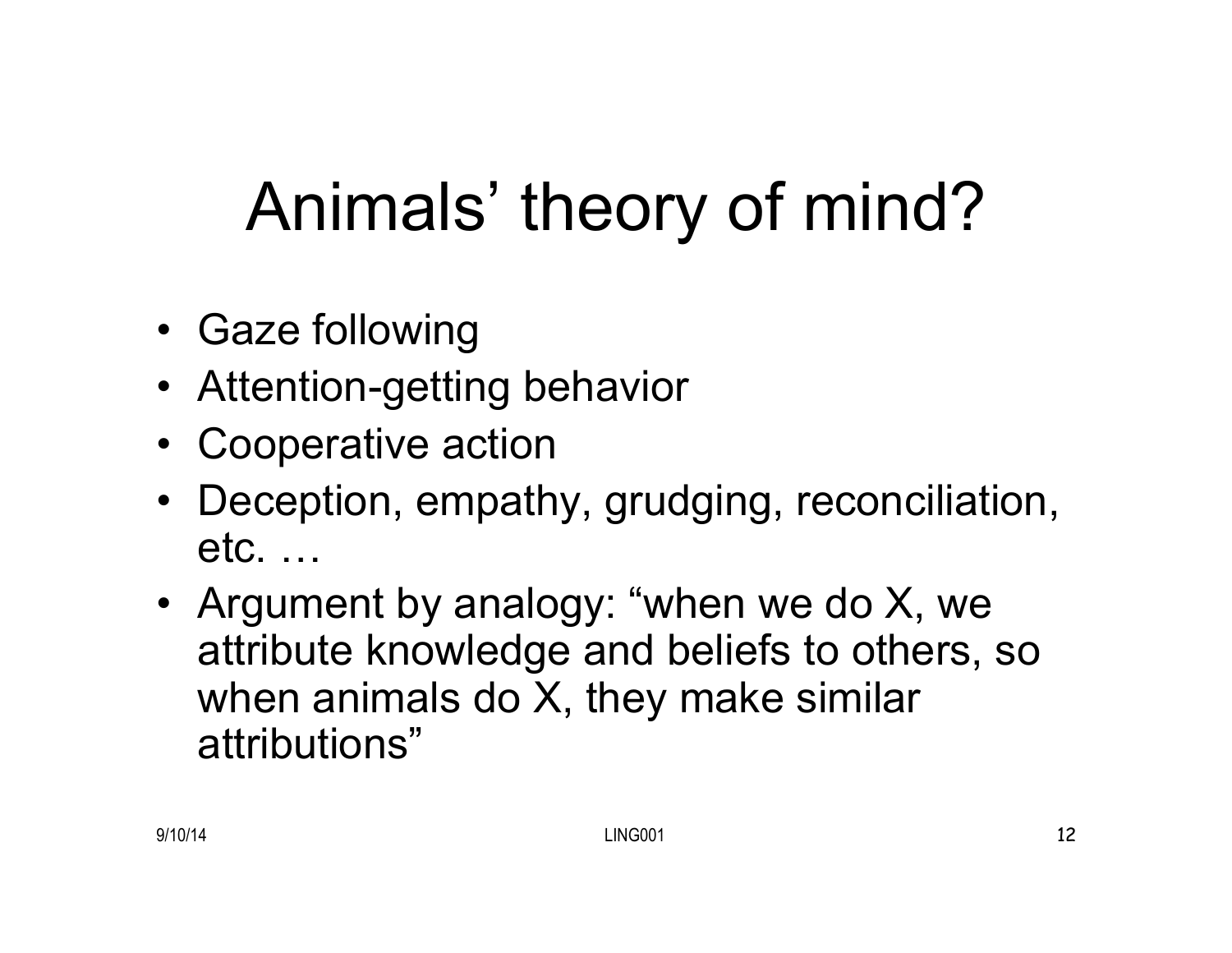### However

If you design an experiment to test "other minds" reasoning in animal analogues, it always (more or less) fails (so far…)

For details, see this article and discussion later in the course.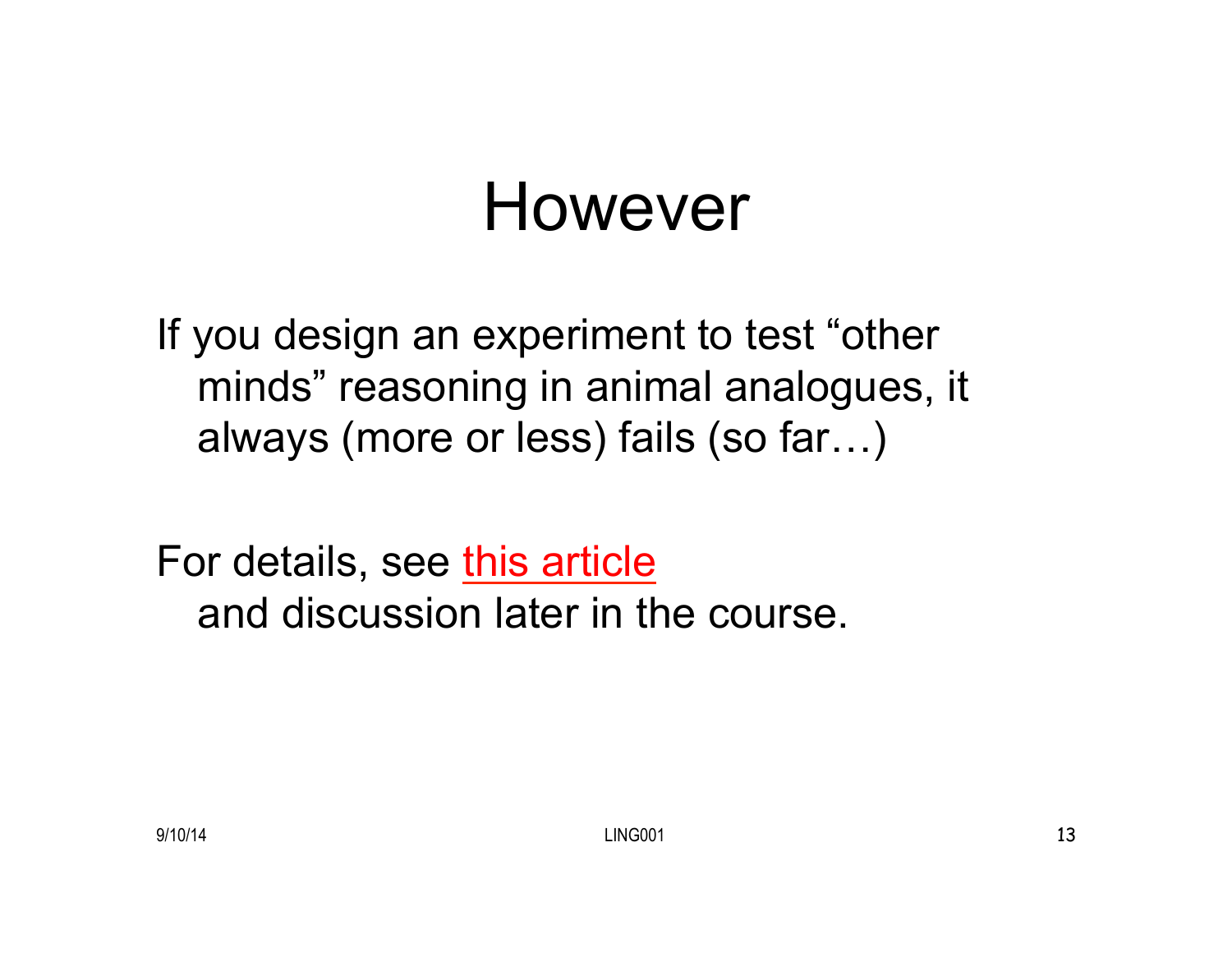# Evolution of language

Possible evolutionary adaptations for (spoken) language:

- larynx lowering/pharynx expansion
- sexual dimorphism in larynx size and position
- pitch perception and speech perception more generally
- speech motor control
- general and specific brain expansion
- Functional localization in Broca's and Wernicke's areas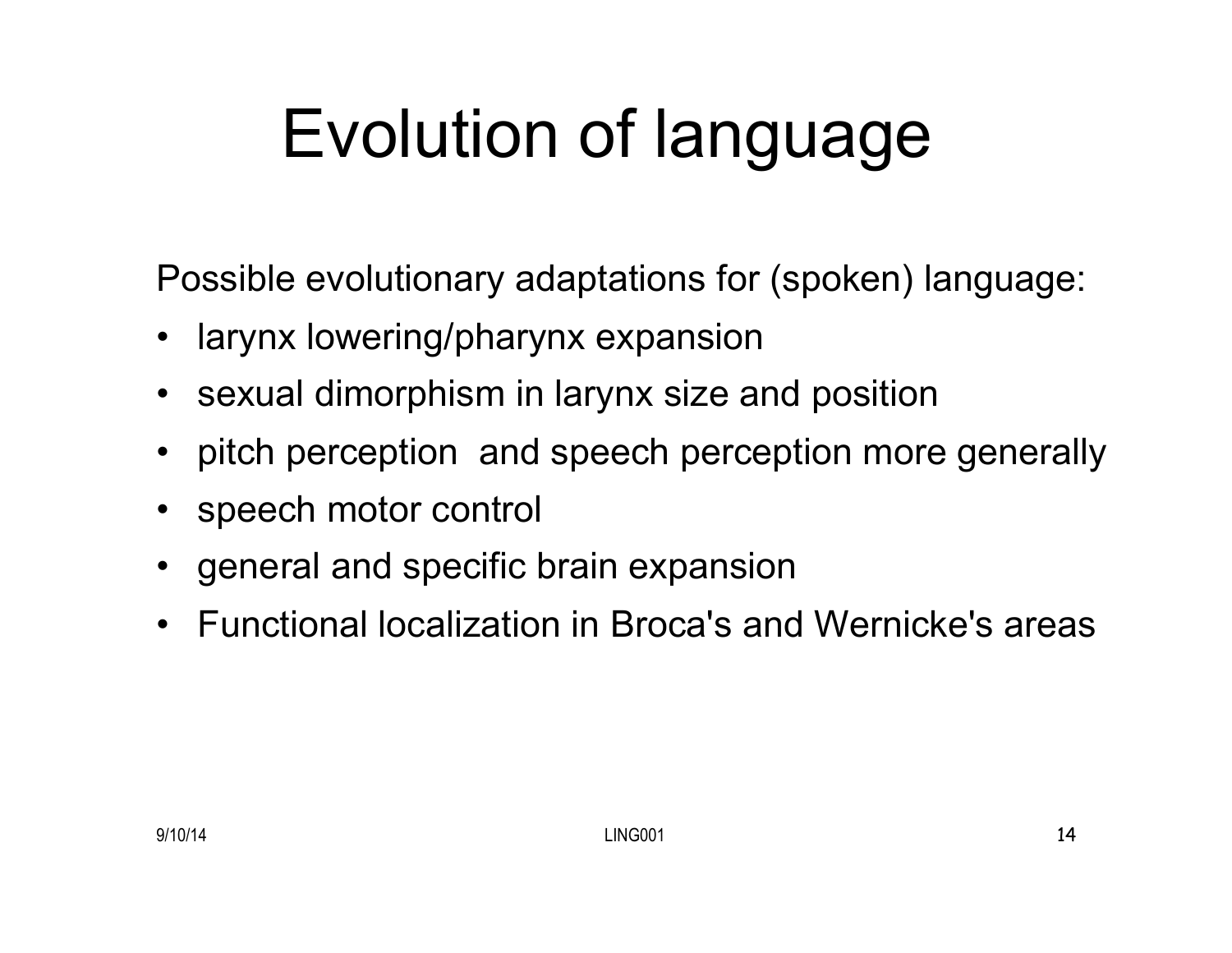### Development of the pharynx

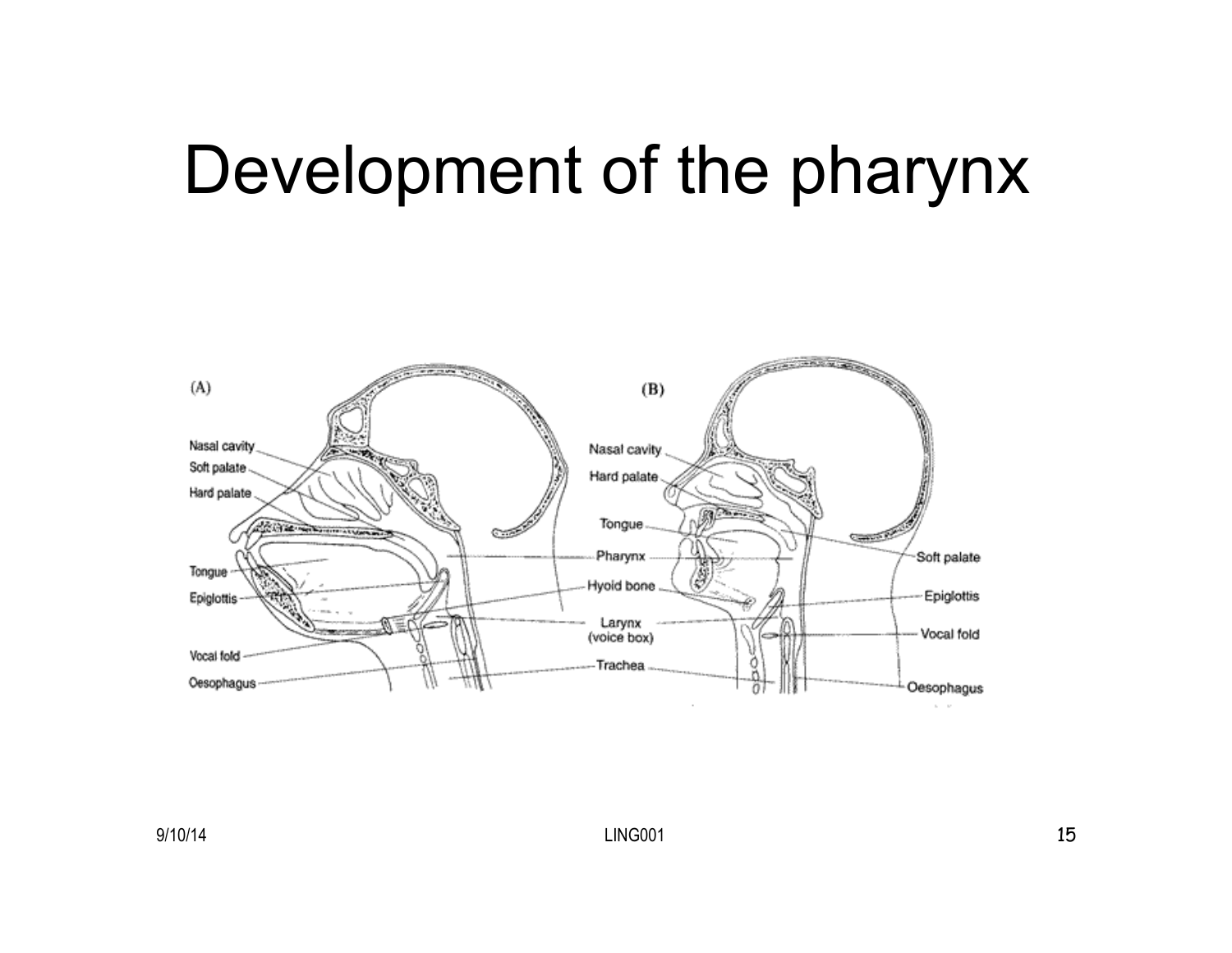## Sexual dimorphism in larynx size and position



| AC         | anterior commissure                  |  |  |
|------------|--------------------------------------|--|--|
| <b>VP</b>  | tip of vocal process                 |  |  |
| AnAC       | angle of bilateral vocal folds at AC |  |  |
| <b>GWP</b> | glottic width at vocal process level |  |  |
| <b>LEG</b> | length of entire glottis             |  |  |
| LAG        | length of anterior glottis           |  |  |
| <b>LPG</b> | length of posterior glottis          |  |  |
| <b>LMF</b> | length of membranous vocal fold      |  |  |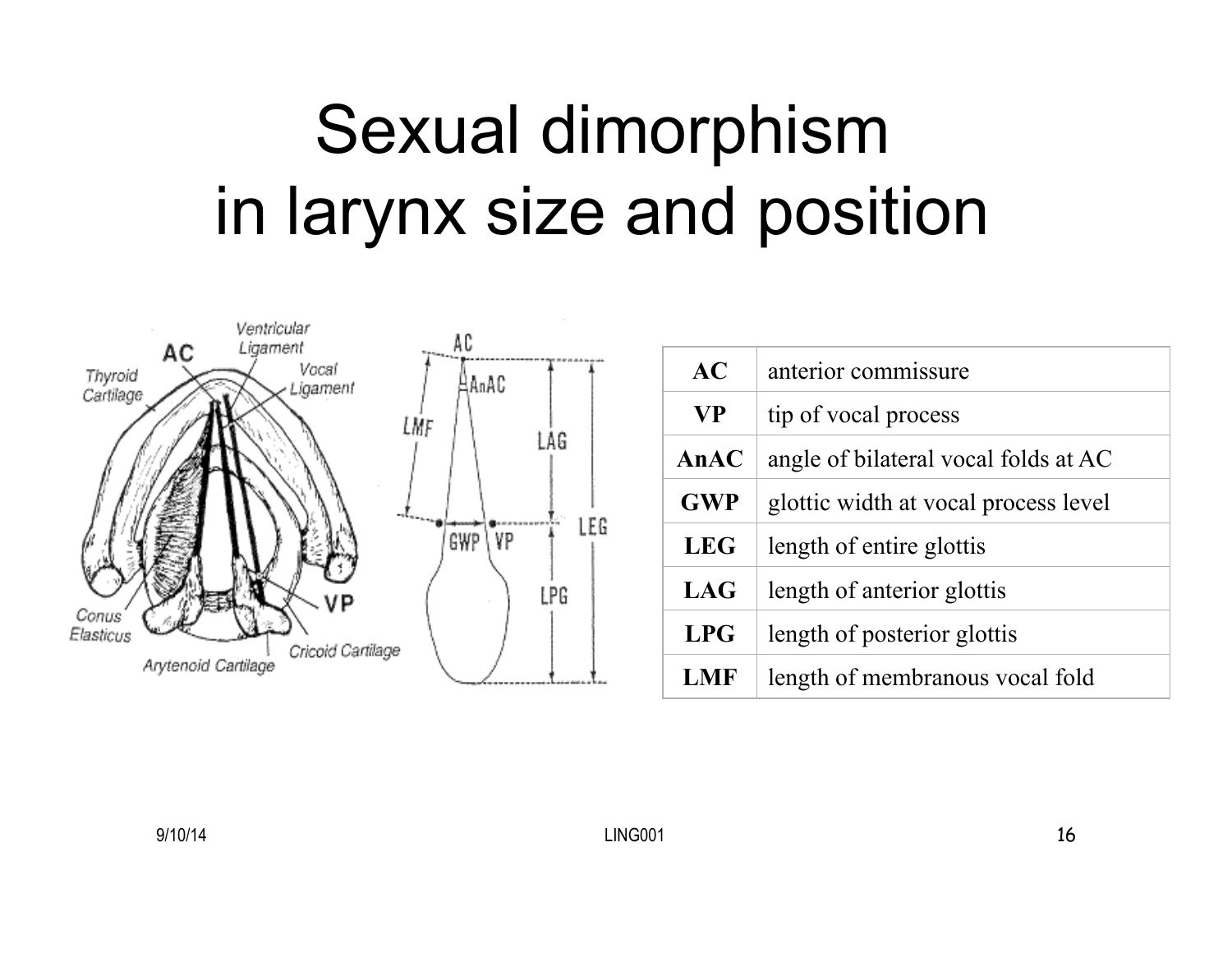#### Sex differences in laryngeal measurements (Data from Hirano et al. 1997)

|                        | <b>Male</b> | Female | <b>Ratio M/F</b> |
|------------------------|-------------|--------|------------------|
| <b>AnAC</b> in degrees | 16          | 25     |                  |
| LMF in mm              | 15.4        | 9.8    | 1.57             |
| <b>GWP</b> in mm       | 4.3         | 4.2    | 1.02             |
| LAG in mm              | 15.1        | 9.5    | 1.59             |
| LPG in mm              | 9.5         | 6.8    | 1.40             |
| LEG in mm              | 24.5        | 16.3   |                  |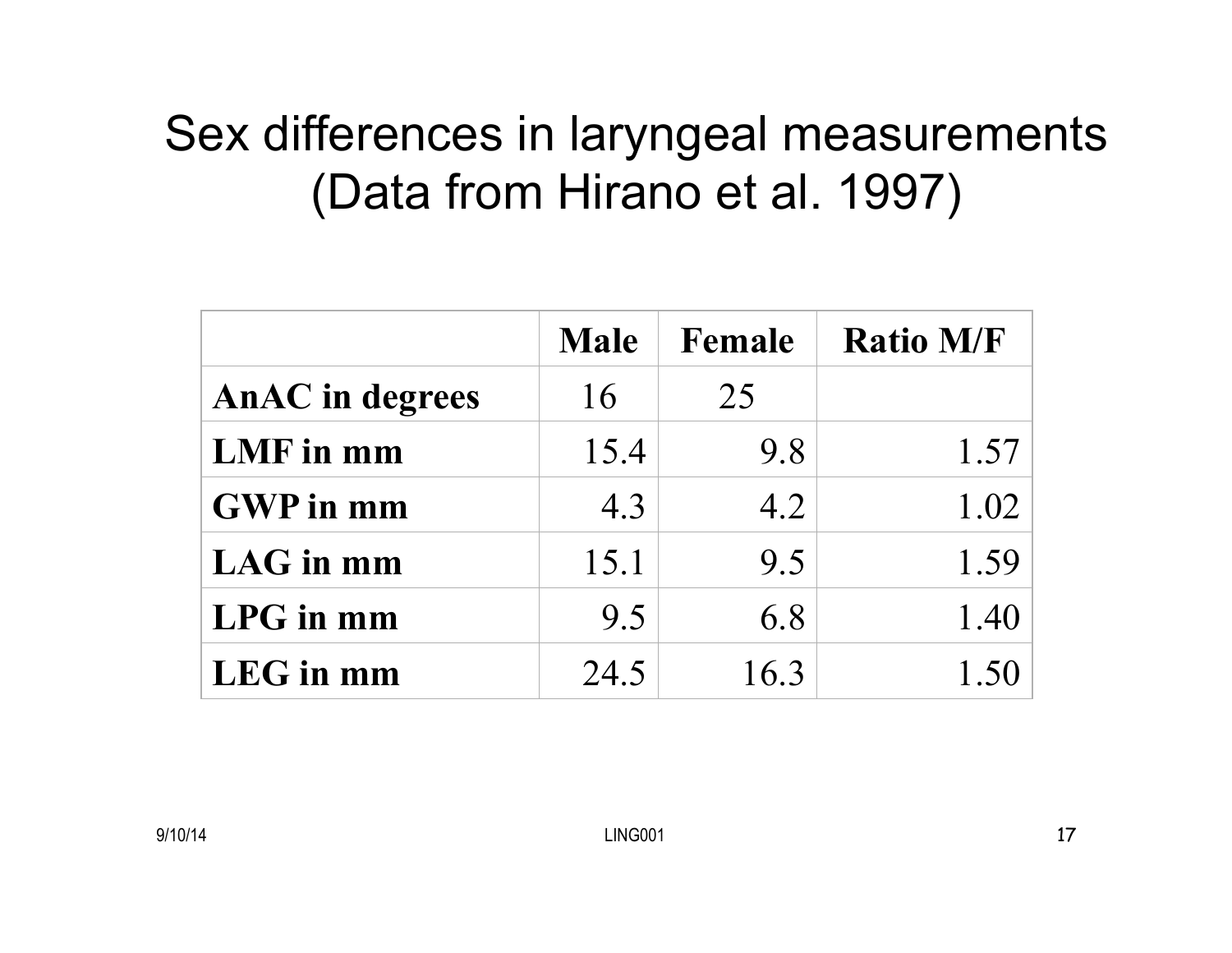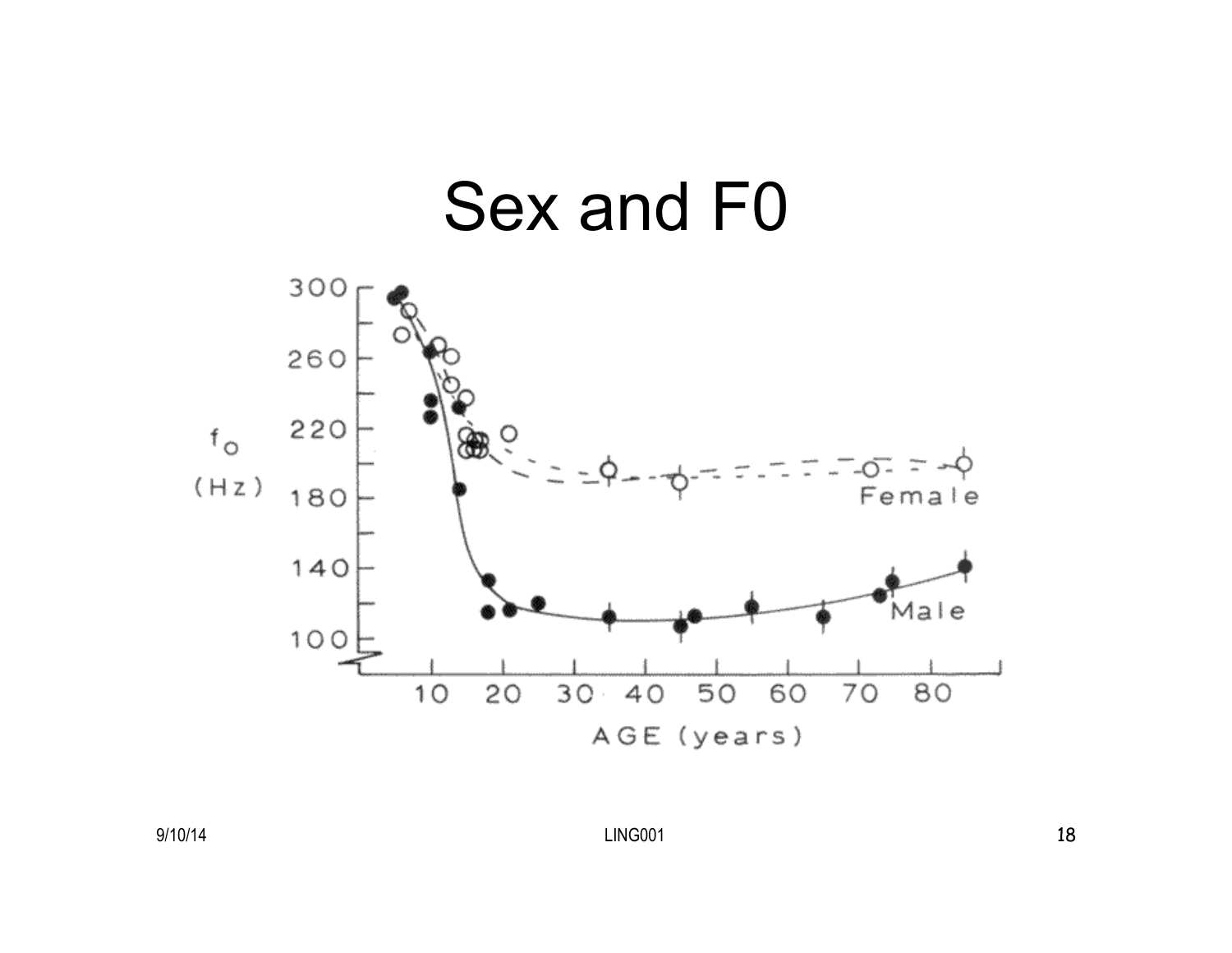### Phylogeny of singing in primates



Singing is rare in mammals. It occurs in members of 26 species in four primate genera: Indri, Tarsius, Callicebus, Hylobates. These are 11% of primate species and 4% of primate genera. Since the four singing genera are widely separated, they are thought to have evolved singing independently.

In all singing primates, both males and females sing, and duetting usually if not always occurs. All singing primates are monogamous (with the possible exception of humans).

Most bird species sing; often bird song is mostly male; duetting bird species are also usually monogamous.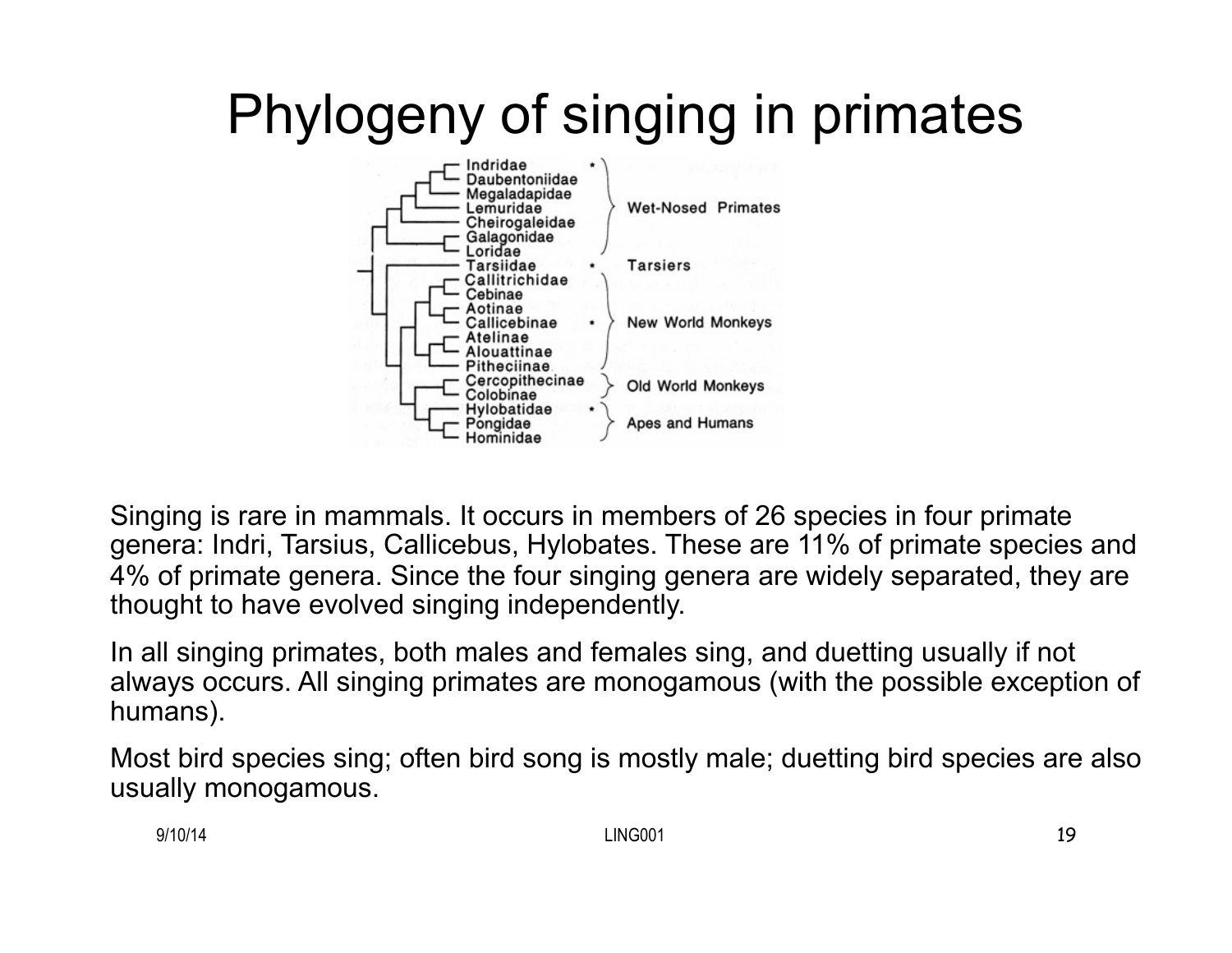#### Are humans monogamous?

In most mammalian species, sexual access is either determined by rank… and results in polygyny; or else … two individuals become "attached" to one another and then isolate themselves from other members of their species…

[In humans] what is common is… cooperative, mixed-sex social groups, with significant male care and provisioning of offspring, and relatively stable patterns of reproductive exclusion, mostly in the form of monogamous relationships.

Reproductive pairing is not found in exactly this pattern in any other species.

--Terence Deacon, "The Symbolic Species"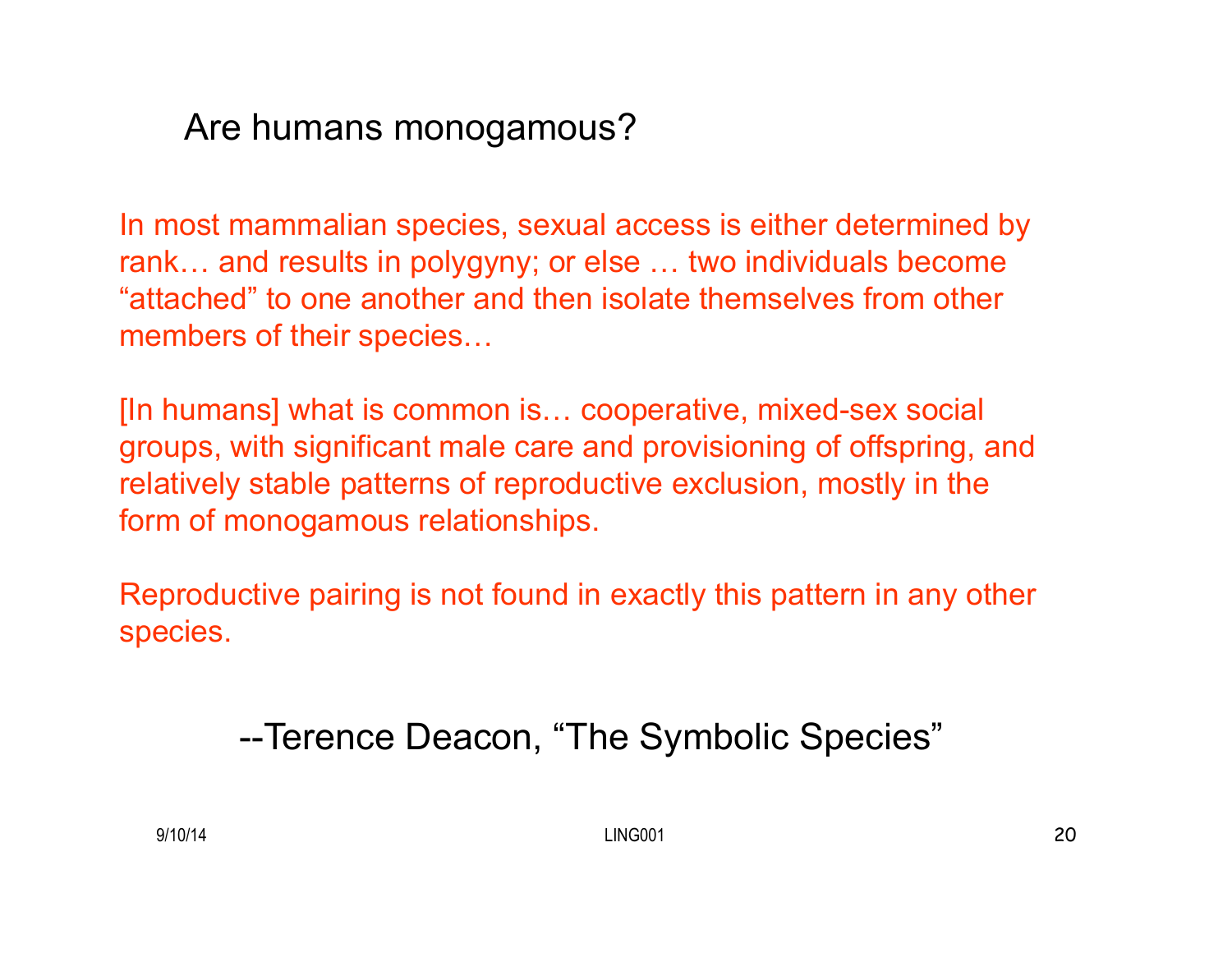#### Gular sac

- Some gibbons have developed a large "gular sac" apparently involved with breath control and/or resonance. Gular sac size and song complexity seem to correlate across species.
- *Symphalangus syndactylus (siamang):*
- "the [siamang] duet is probably the most complicated opus sung by a land vertebrate other than man…"
- --Marshall and Sugardjito (1986)

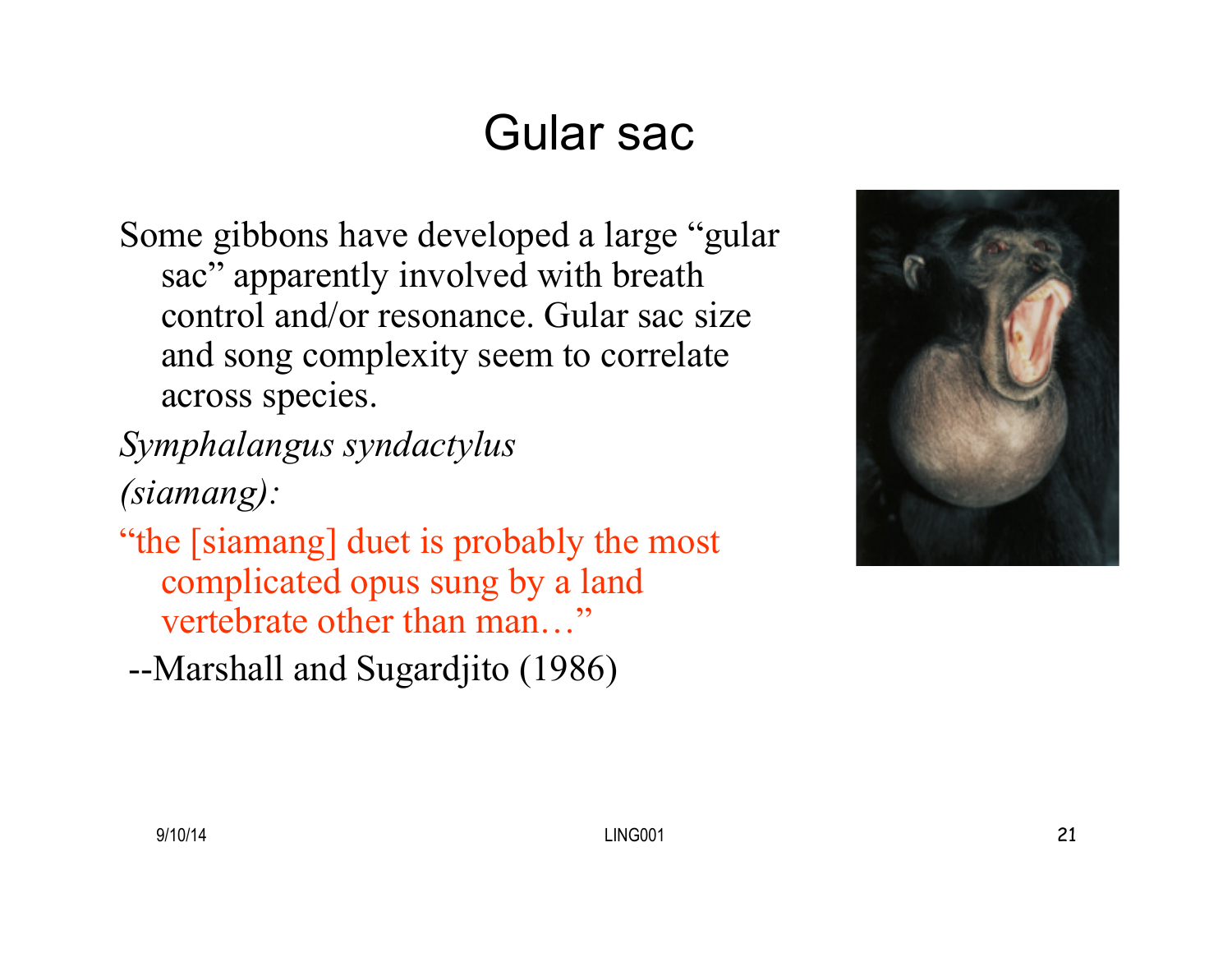### Localization of brain function

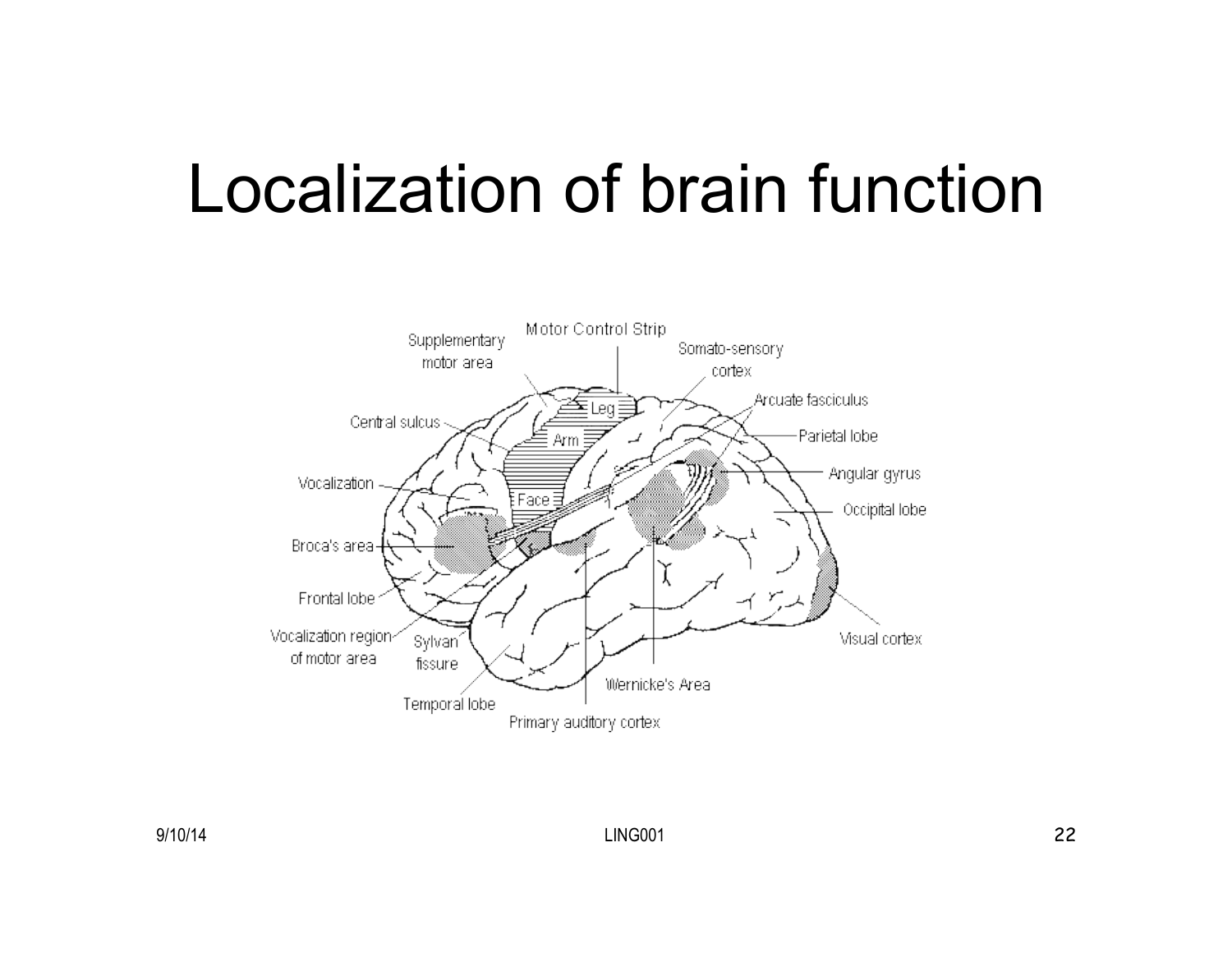### Broca's aphasia

M.E. Cinderella...poor...um 'dopted her...scrubbed floor, um, tidy...poor, um...

'dopted...Si-sisters and mother...ball. Ball, prince um, shoe...

Examiner Keep going.

M.E. Scrubbed and uh washed and un...tidy, uh, sisters and mother, prince, no, prince, yes. Cinderella hooked prince. (Laughs.) Um, um, shoes, um, twelve o'clock ball, finished. Examiner So what happened in the end?

M.E. Married.

Examiner How does he find her?

M.E. Um, Prince, um, happen to, um...Prince, and Cinderalla meet, um met um met.

Examiner What happened at the ball? They didn't get married at the ball.

M.E. No, um, no...I don't know. Shoe, um found shoe...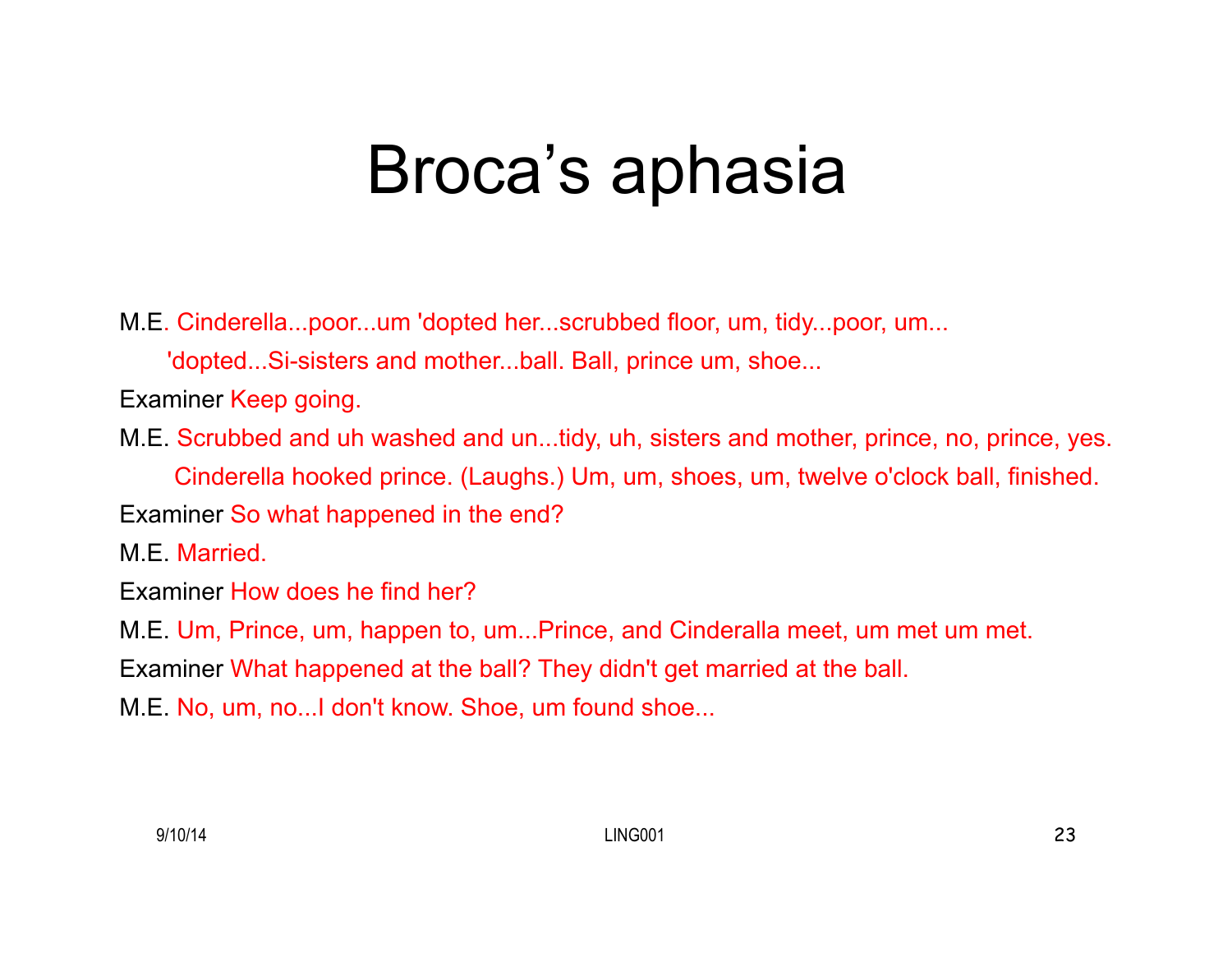### Wernicke's aphasia

Examiner Yeah, what's happening there?

C.B. I can't tell you what that is, but I know what it is, but I don't now where it is. But I don't know what's under. I know it's you couldn't say it's ... I couldn't say what it is. I couldn't say what that is. This shu-- that should be right in here. That's very bad in there. Anyway, this one here, and that, and that's it. This is the getting in here and that's the getting around here, and that, and that's it. This is getting in here and that's the getting around here, this one and one with this one. And this one, and that's it, isn't it? I don't know what else you'd want.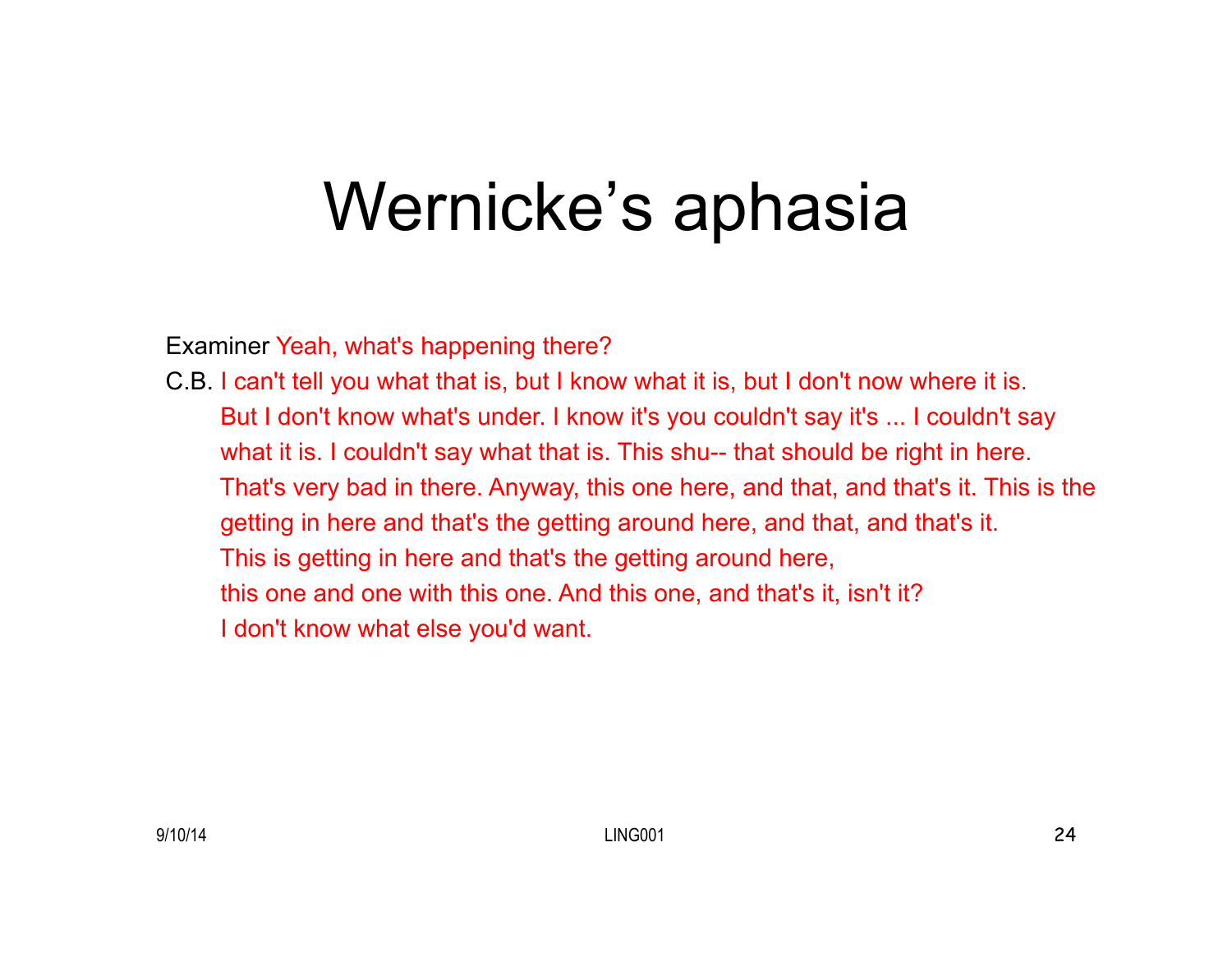### Why in these places?

- Broca's area is next to the motor strip in the orofacial area: control of speech articulation there makes sense.
- Wernicke's area is next to auditory cortex, towards the visual and somatosensory areas: grounding of spoken word meanings there makes sense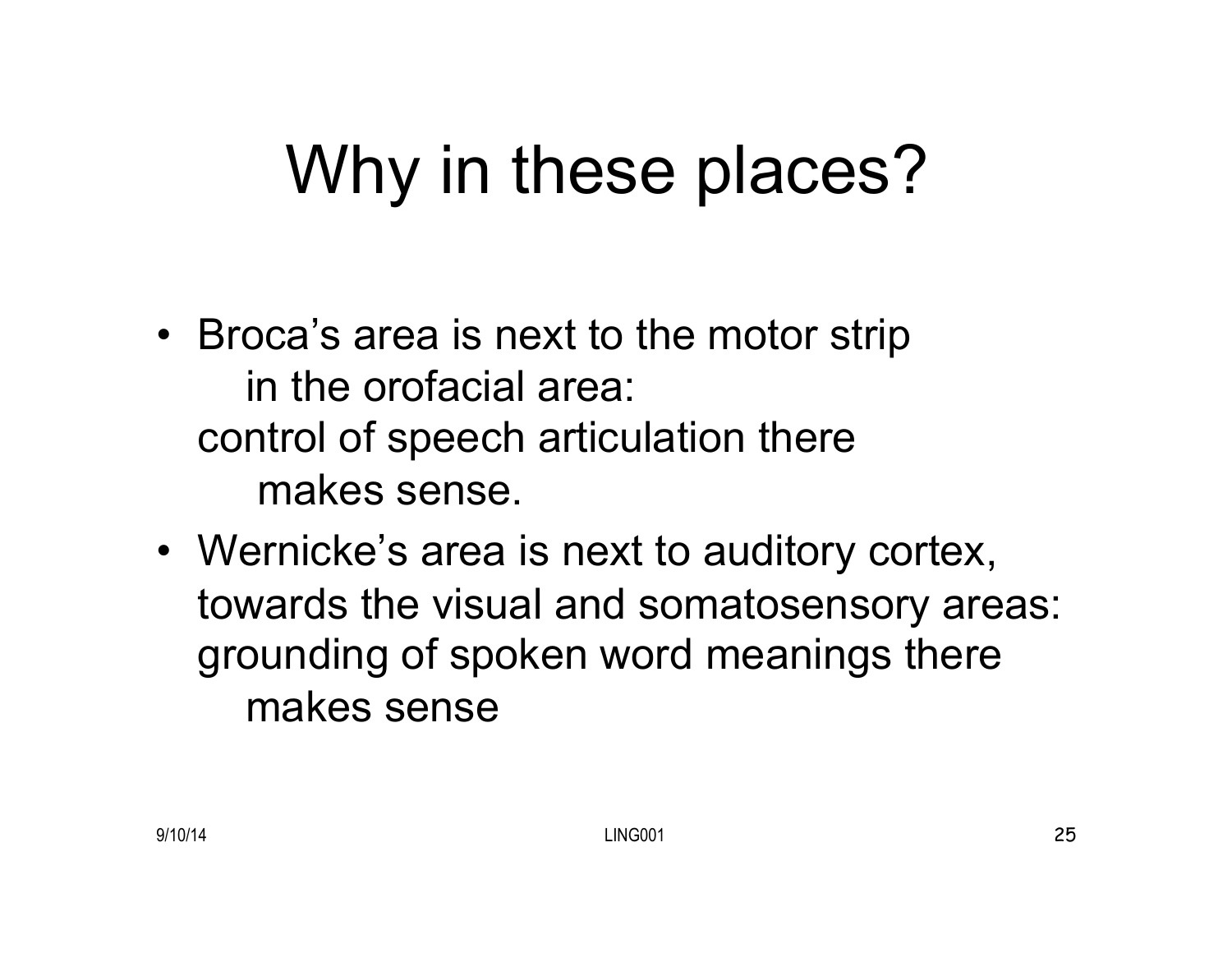### Deaf Aphasia

Taken together, studies of the neural basis of sign language processing highlight the presence of strong biases that left inferior frontal and posterior temporal parietal regions of the left hemisphere are well suited to process a natural language independent of the form of the language…

-David P. Corina (MIT Encyclopedia of Cognitive Sciences)

("Left inferior frontal" == Broca's area; "[left] posterior temporal parietal" == Wernicke's area)

For example, deaf signers with Broca's aphasia show 'telegraphic signing' with difficulties in sign morphology, though their ability to mime is unaffected.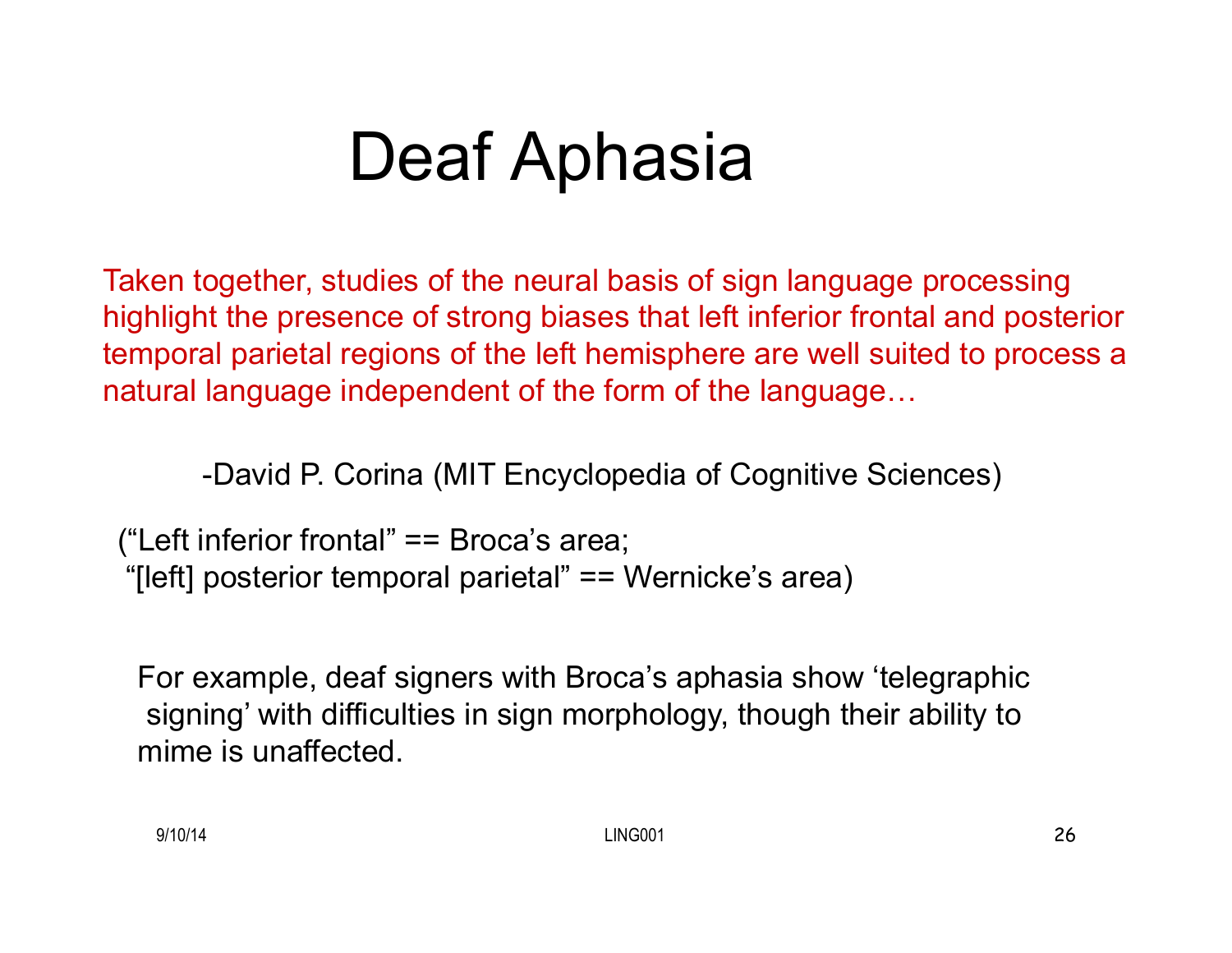### Interpretation

- Speech is vocal output, auditory input
- Sign is manual output, visual input
- But deaf-from-birth signers show functional localization in the brain similar to speakers
- Suggests that Broca's and Wernicke's areas began as convenient processing regions for speaking and listening
- then became adapted for more general language functions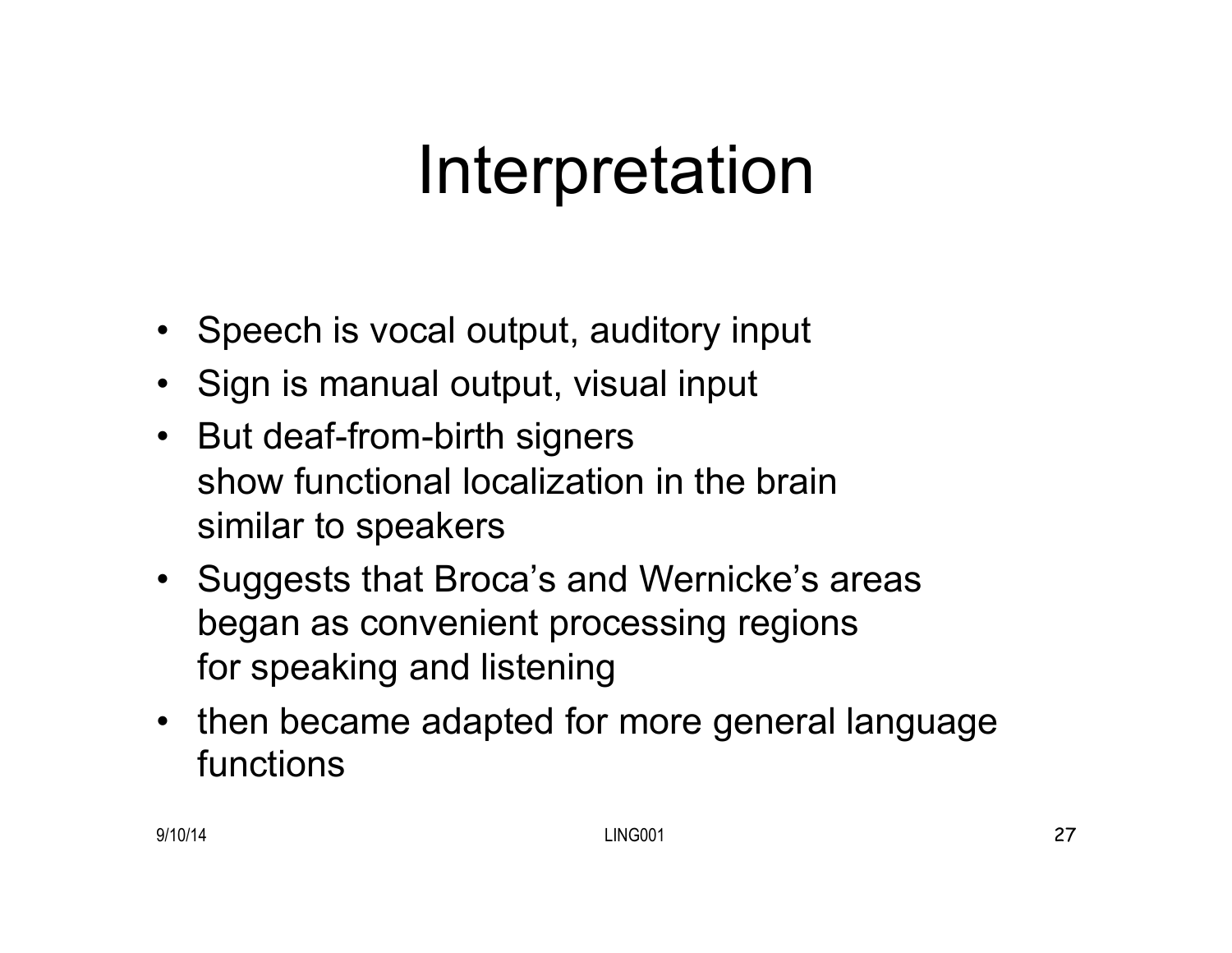#### Brain changes in hominid evolution

There are four major reorganizational changes that have occurred during hominid brain evolution, viz.: (1) reduction of the relative volume of primary visual striate cortex area, with a concomitant relative increase in the volume of posterior parietal cortex, which in humans contains Wernicke's area; (2) reorganization of the frontal lobe, mainly involving the third inferior frontal convolution, which in humans contains Broca's area; (3) the development of strong cerebral asymmetries of a torsional pattern consistent with human righthandedness (left-occipital and right-frontal in conjunction); and (4) refinements in cortical organization to a modern human pattern, most probably involving tertiary convolutions. (this last 'reorganiziation' is inferred; in fact, there is no direct palaeoneurological evidence for it.)

-Holloway, R. 1996. "Evolution of the human brain".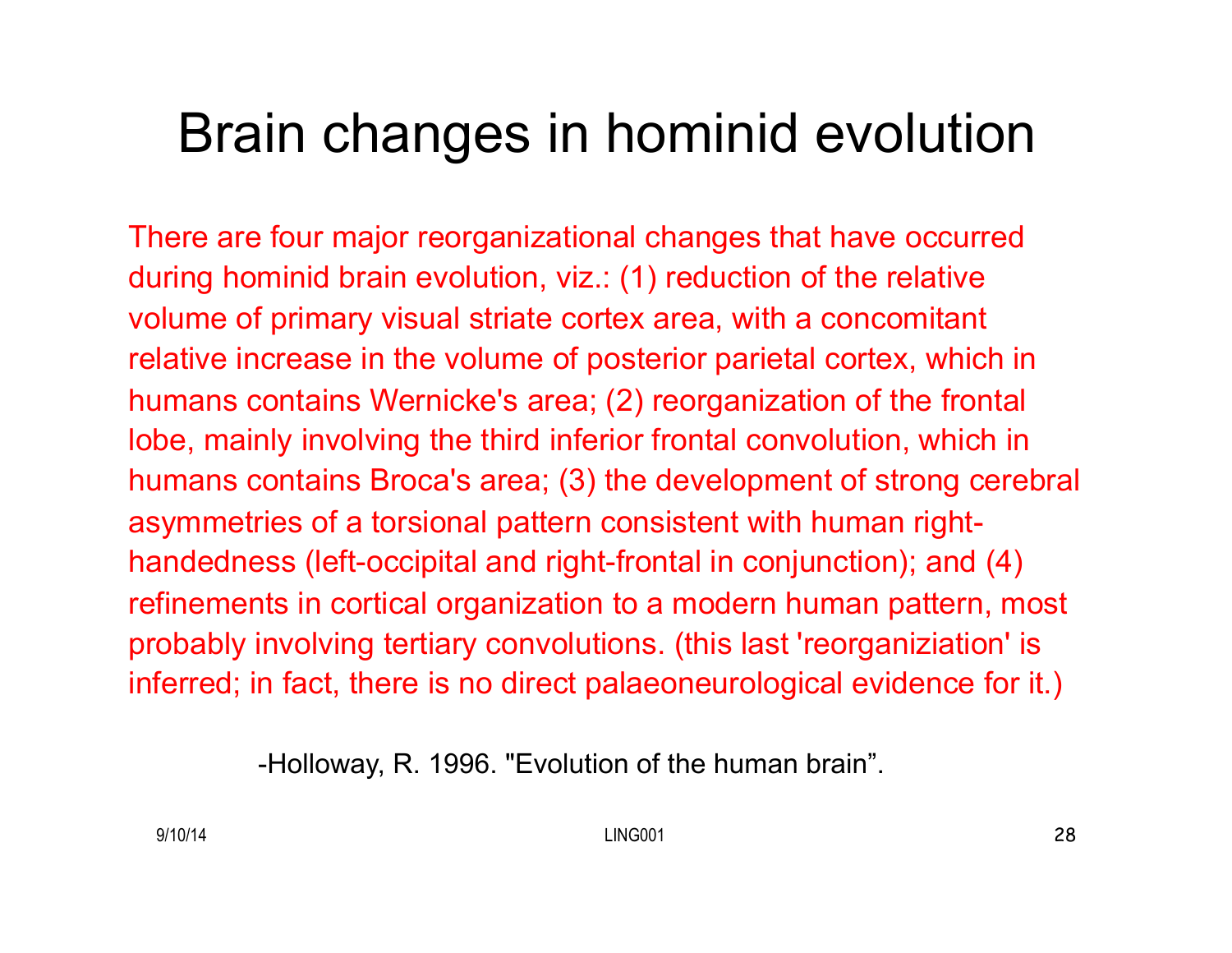Note that of the four brain reorganizations cited by Holloway, three have to do with speech and language, while the forth is a somewhat vague catch-all category ("refinements in cortical organization to a modern human pattern")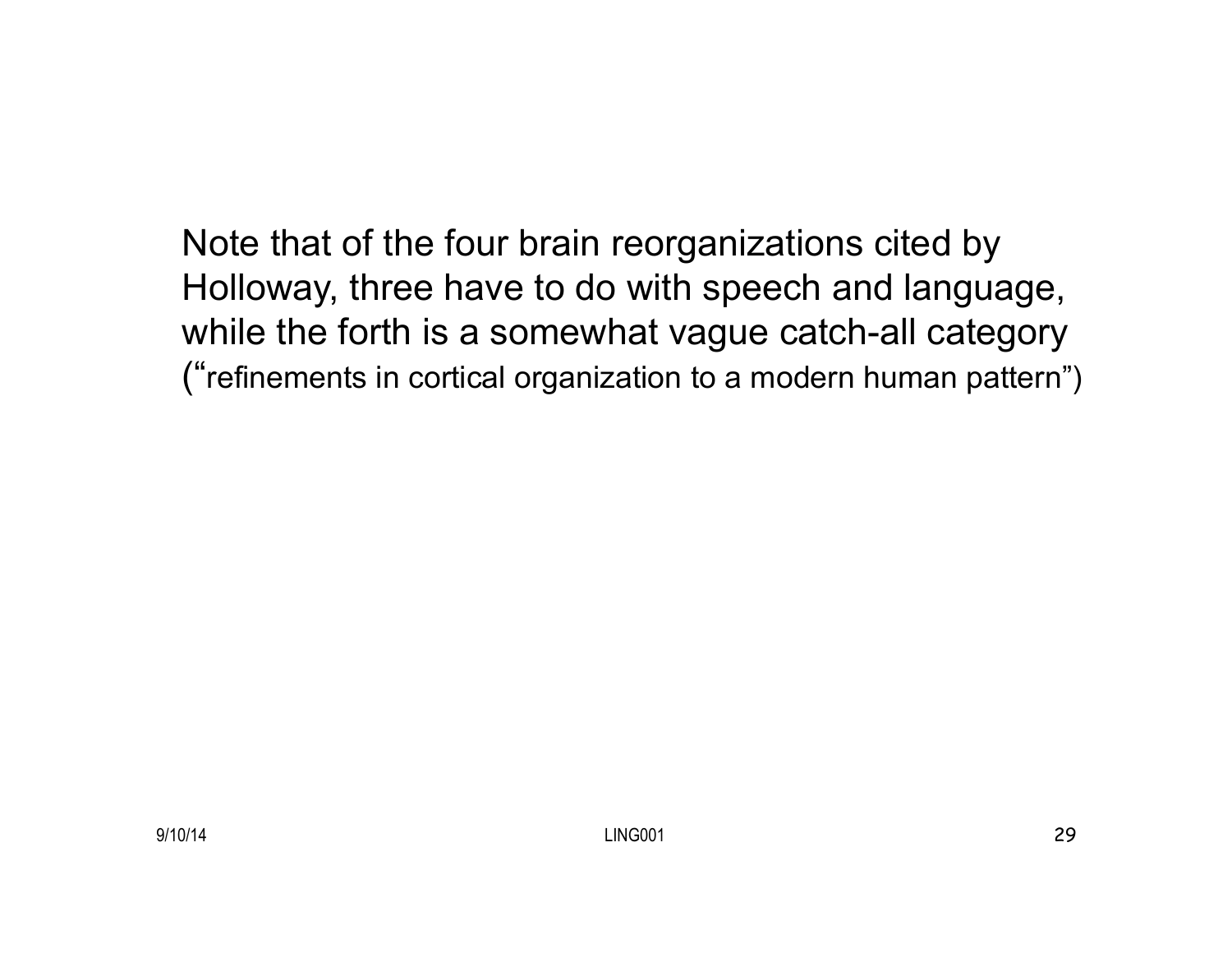#### The hominid brain also got bigger



9/10/14 LING001 30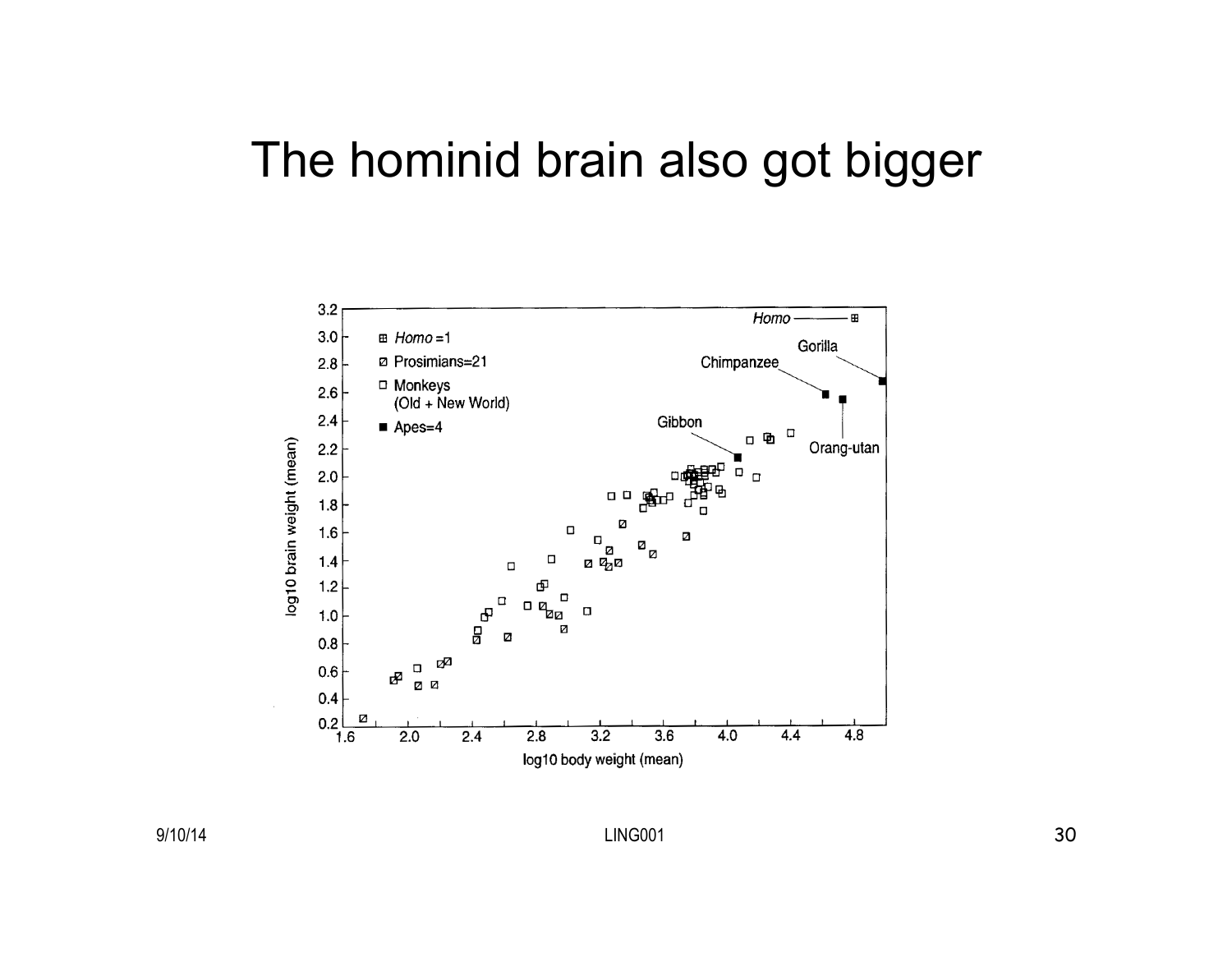### Brain weight vs. gestation time



9/10/14 21 22 31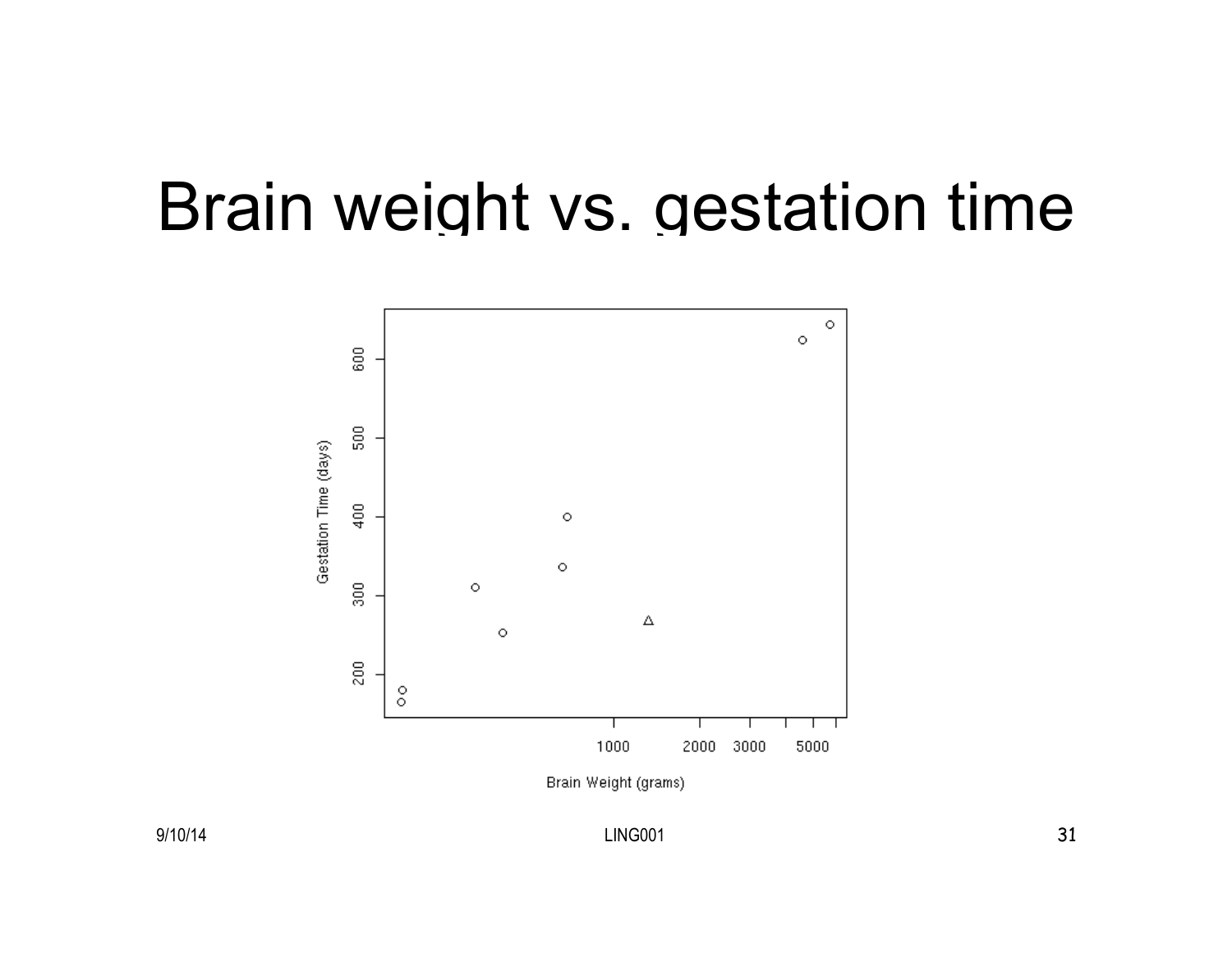### Why the connection between brain size and body size?

Aren't bigger brains always better? No, because neural tissue is expensive: human brain is 2% of weight, uses 20% of energy this imposes an economic cost/benefit trade-off Bigger animals both need and can afford bigger brains, just as bigger countries need/can afford bigger governments

Bigger body needs more sensory & motor nerves, and a fixed % "energy tax" supports a bigger CNS Human "central government" is enormous relative to our size if we predict brain size from body size across species, human brain is about 7 times larger than expected (EQ)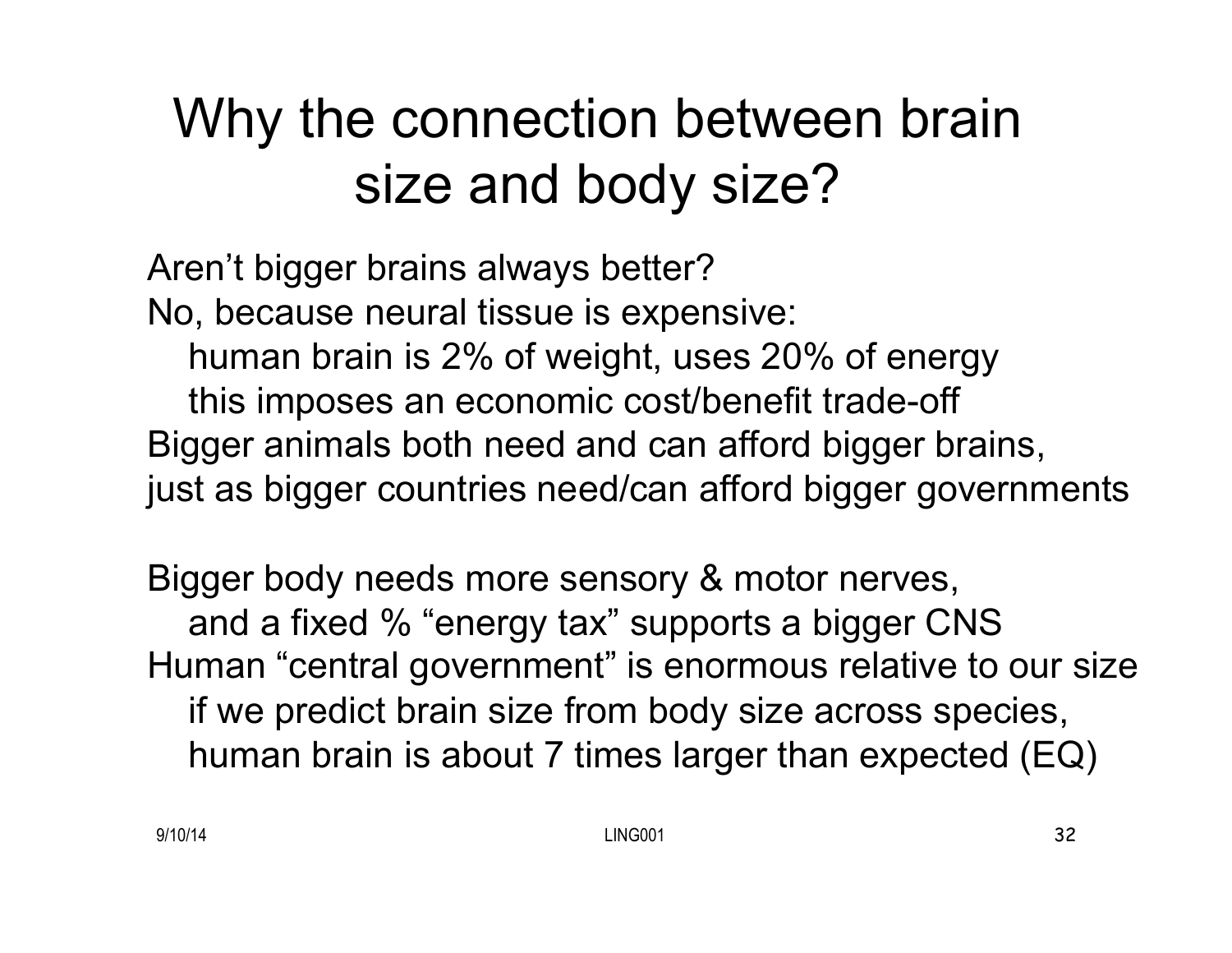## Paying the price

Each adaptation makes language work better … but at a cost!

\* choking danger

\* energy requirements of a bigger brain

\* problems of neoteny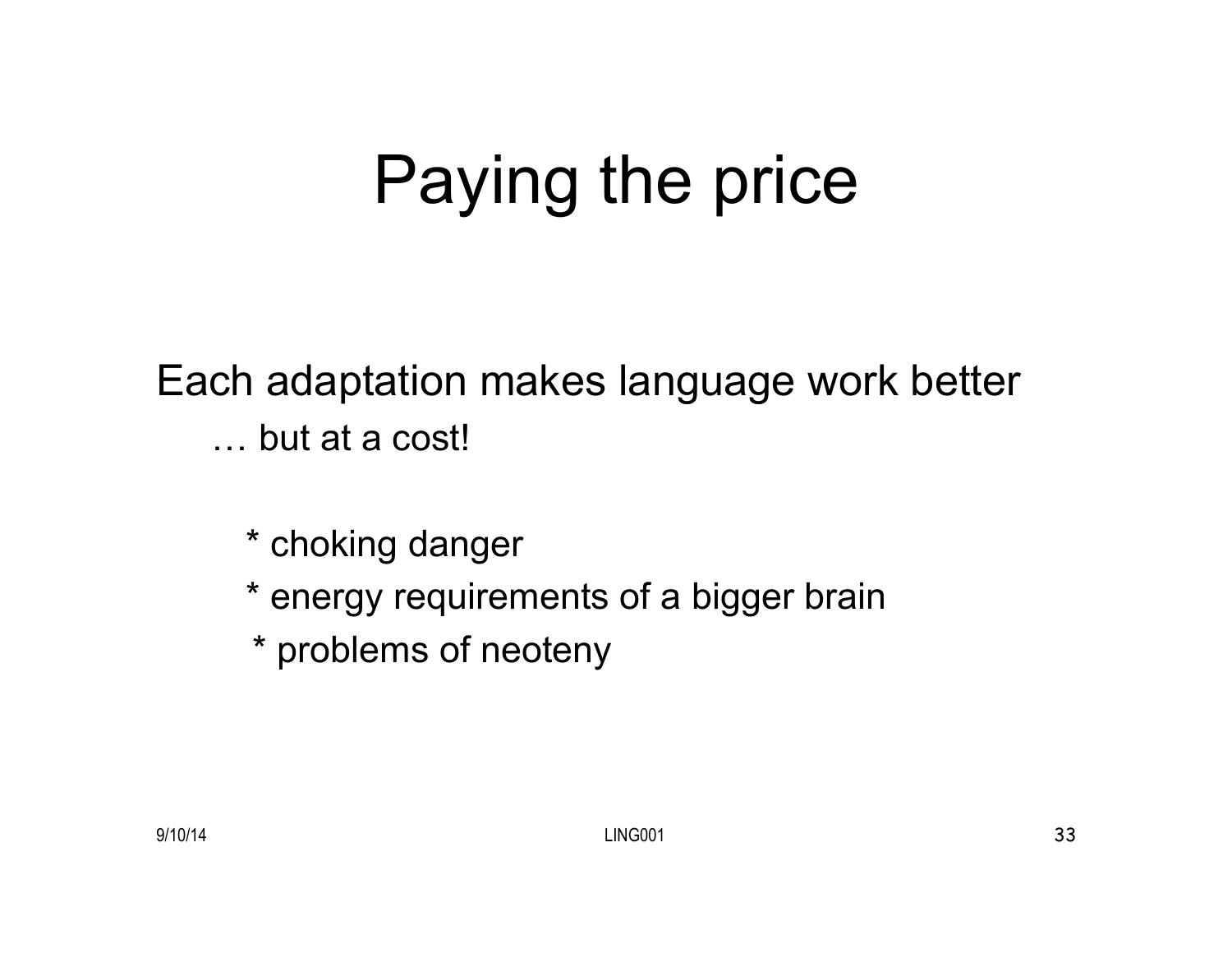## So why'd we do it?

From the perspective of hindsight, almost everything looks as though it might be relevant for explaining the language adaptation. Looking for the adaptive benefits of language is like picking only one dessert in your favorite bakery: there are too many compelling options to choose from. What aspect of human social organization and adaptation wouldn't benefit from the evolution of language? From this vantage point, symbolic communication appears "overdetermined." It is as though everything points to it. A plausible story could be woven from almost any of the myriad of advantages that better communication could offer: organizing hunts, sharing food, communicating about distributed food sources, planning warfare and defense, passing on toolmaking skills, sharing important past experiences, establishing social bonds between individuals, manipulating potential sexual competitors or mates, caring for and training young, and on and on.

-Terence Deacon, "The Symbolic Species"